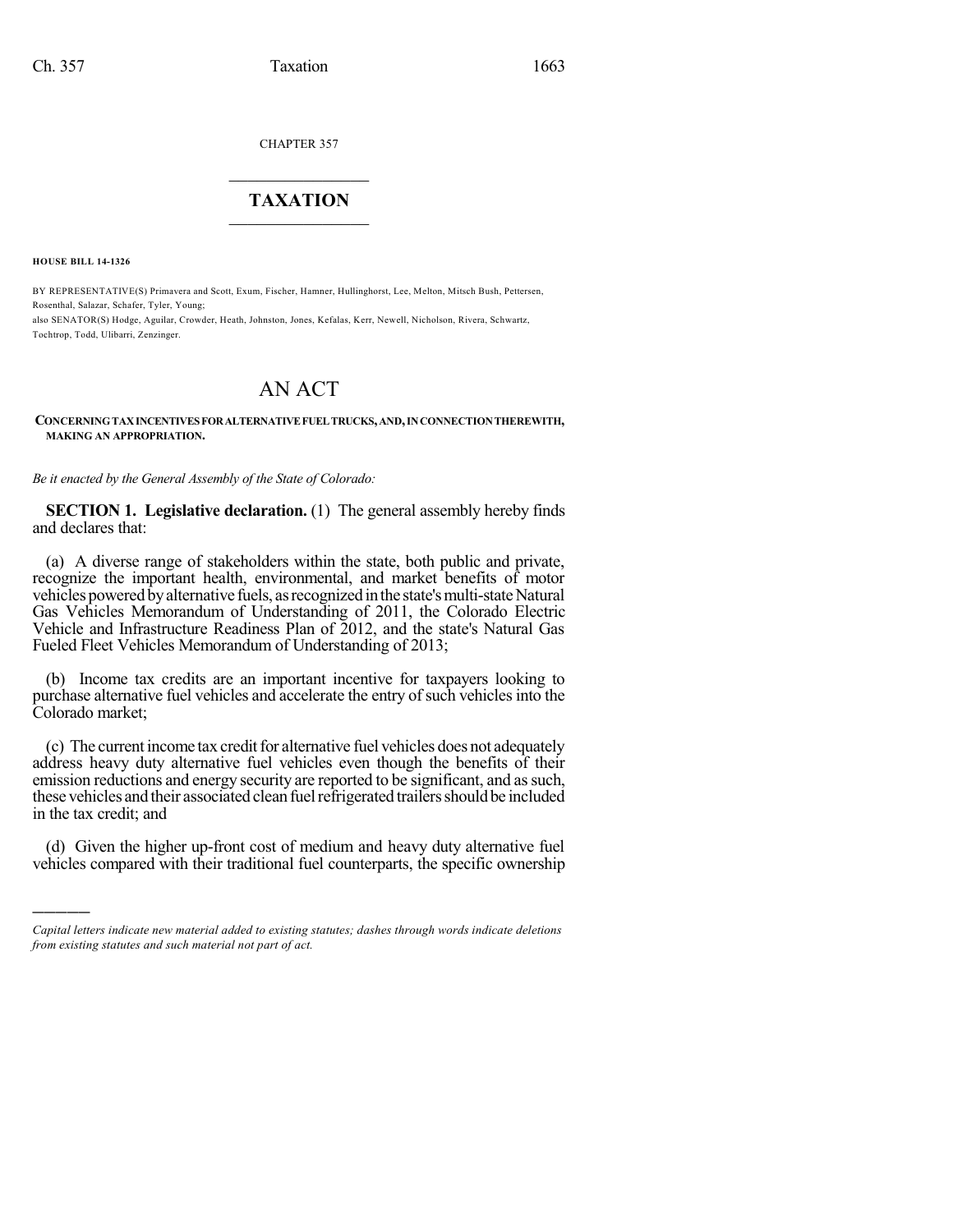tax is greater and creates a disincentive for the purchase of such vehicles. It is therefore necessary to establish a method to tax alternative fuel vehicles at a comparable rate to traditional fuel vehicles.

**SECTION 2.** In Colorado Revised Statutes, **add** 39-22-516.8 as follows:

**39-22-516.8. Tax credit for innovative trucks - definitions - repeal.** (1) AS USED IN THIS SECTION, UNLESS THE CONTEXT OTHERWISE REQUIRES:

(a) (I) "ACTUAL COST INCURRED" MEANS THE ACTUAL COST PAID BY THE PURCHASER FOR A NEW OR USED TRUCK OR CLEAN FUEL REFRIGERATED TRAILER, CONVERSION OF A TRUCK OR CLEAN FUEL REFRIGERATED TRAILER, IDLING REDUCTION TECHNOLOGIES,OR AERODYNAMIC TECHNOLOGIES,MINUS ANY CREDITS, GRANTS, OR REBATES, INCLUDING FEDERAL CREDITS, GRANTS, OR REBATES FOR WHICH THE PURCHASER IS ELIGIBLE, BUT EXCLUDING THE CREDIT SPECIFIED IN THIS SECTION.

(II) FOR PURPOSES OF A LEASE, "ACTUAL COST INCURRED" MEANS THE TOTAL OF PAYMENTS CONTRACTED IN THE LEASE FOR THE TRUCK MINUS:

(A) ANY SECURITY DEPOSIT INCLUDED IN THE TOTAL OF PAYMENTS;

(B) THE RENT CHARGE INCLUDED IN THE TOTAL OF PAYMENTS;

(C) ANY SALES TAX INCLUDED IN THE TOTAL OF PAYMENTS;

(D) ANY TITLING AND REGISTRATION FEES INCLUDED IN THE TOTAL OF PAYMENTS;

(E) ANY DISPOSITION FEE INCLUDED IN THE TOTAL OF PAYMENTS;

(F) ANY ADMINISTRATIVE FEE OR ANY OTHER FEE THAT DOES NOT REFLECT THE VALUE OF THE TRUCK INCLUDED IN THE TOTAL OF PAYMENTS; AND

(G) ANY CREDITS, GRANTS, OR REBATES, INCLUDING FEDERAL CREDITS, GRANTS, OR REBATES FOR WHICH THE LESSEE OR LESSOR IS ELIGIBLE, BUT EXCLUDING THE CREDIT SPECIFIED IN THIS SECTION.

(b) "AERODYNAMIC TECHNOLOGIES" MEANS A DEVICE ON THE UNITED STATES ENVIRONMENTAL PROTECTION AGENCY'S SMARTWAY VERIFIED TECHNOLOGY LIST THAT MINIMIZES DRAG AND IMPROVES AIR FLOW OVER A TRUCK AND TRAILER; EXCEPT THAT "AERODYNAMIC TECHNOLOGIES" DO NOT INCLUDE TIRES.

(c) "ALTERNATIVE FUEL" MEANS AN ALTERNATIVE FUEL AS DEFINED IN SECTION 25-7-106.8 (1) (a), C.R.S.

(d) "BATTERY CAPACITY" MEANS THE QUANTITY OF ELECTRICITY THAT A BATTERY IS CAPABLE OF STORING, EXPRESSED IN KILOWATT HOURS, AS MEASURED FROM A ONE HUNDRED PERCENT STATE OF CHARGE TO A ZERO PERCENT STATE OF CHARGE.

(e) "BUS" MEANS A MOTOR VEHICLE WITH A MINIMUM SEATING CAPACITY OF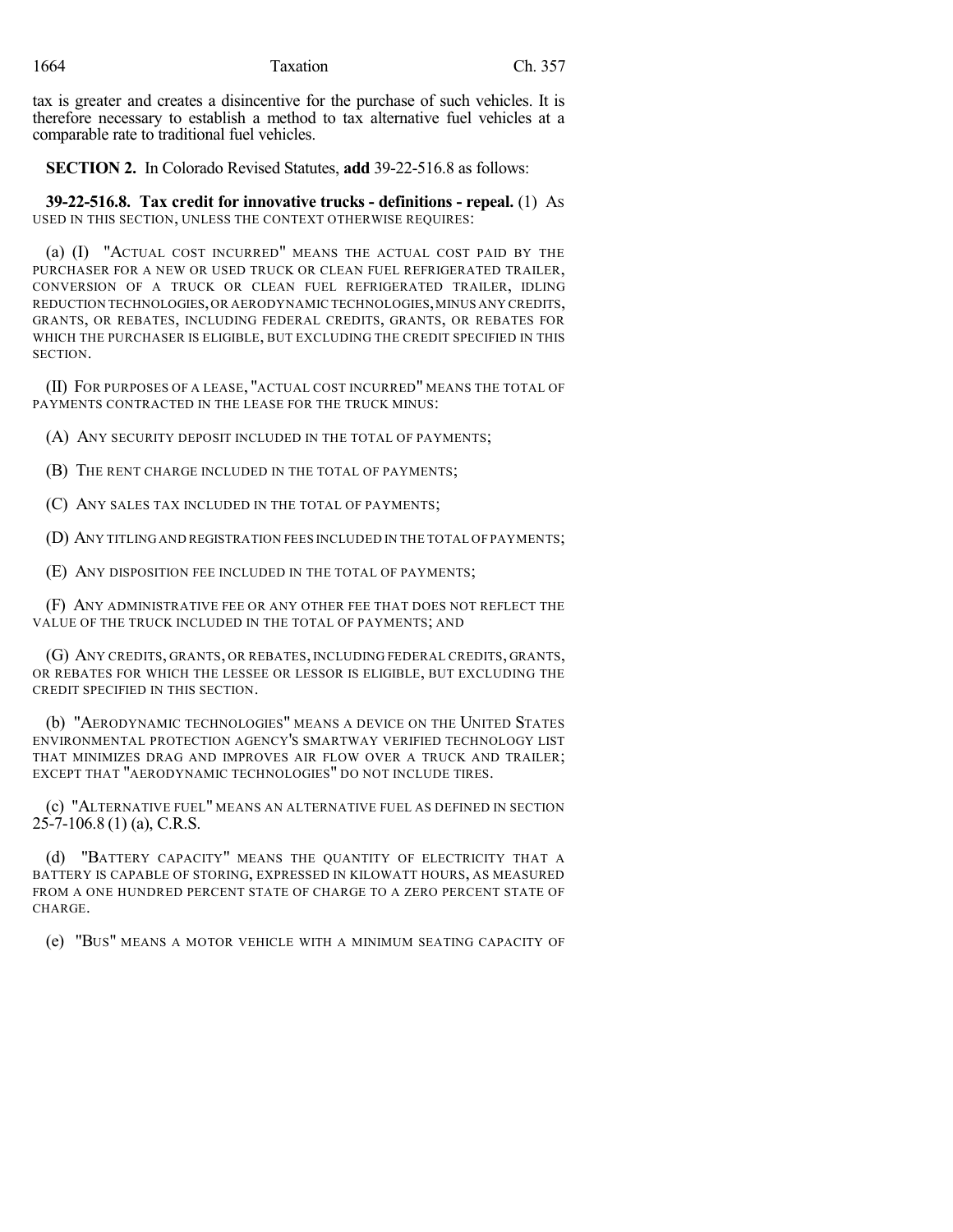#### THIRTY-THREE, INCLUDING THE DRIVER.

(f) "CATEGORY 4" MEANS ORIGINAL EQUIPMENT MANUFACTURER TRUCKS THAT ARE EQUIPPED TO OPERATE ON COMPRESSED NATURAL GAS OR ON LIQUEFIED PETROLEUM GAS.FOR PURPOSES OF THIS PARAGRAPH (f), "OPERATE ON COMPRESSED NATURAL GAS OR ON LIQUEFIED PETROLEUM GAS" MEANS A TRUCK THAT OPERATES EXCLUSIVELY ON COMPRESSED NATURAL GAS OR ON LIQUEFIED PETROLEUM GAS,OR A BI-FUEL TRUCK WITH A MULTI-FUEL ENGINE CAPABLE OF RUNNING ON EITHER COMPRESSED NATURAL GAS OR TRADITIONAL FUEL, OR ON EITHER LIQUEFIED PETROLEUM GAS OR TRADITIONAL FUEL,OR A DUAL-FUEL TRUCK WITH A MULTI-FUEL ENGINE CAPABLE OF RUNNING ON BOTH COMPRESSED NATURAL GAS AND TRADITIONAL FUEL, OR ON BOTH LIQUEFIED PETROLEUM GAS AND TRADITIONAL FUEL.

(g) "CATEGORY 4 A" MEANS COMPRESSED NATURAL GAS OR LIQUEFIED PETROLEUM GAS CONVERSIONS CERTIFIED BY THE UNITED STATES ENVIRONMENTAL PROTECTION AGENCY. FOR PURPOSES OF THIS PARAGRAPH (g), "COMPRESSED NATURAL GAS OR LIQUEFIED PETROLEUM GAS CONVERSIONS"MEANS A CONVERSION TO A TRUCK THAT OPERATES EXCLUSIVELY ON COMPRESSED NATURAL GAS OR ON LIQUEFIED PETROLEUM GAS, OR A BI-FUEL TRUCK WITH A MULTI-FUEL ENGINE CAPABLE OF RUNNING ON EITHER COMPRESSED NATURAL GAS OR TRADITIONAL FUEL, OR ON EITHER LIQUEFIED PETROLEUM GAS OR TRADITIONAL FUEL, OR A DUAL-FUEL TRUCK WITH A MULTI-FUEL ENGINE CAPABLE OF RUNNING ON BOTH COMPRESSED NATURAL GAS AND TRADITIONAL FUEL,OR ON BOTH LIQUEFIED PETROLEUM GAS AND TRADITIONAL FUEL.

(h) "CATEGORY 4B" MEANS ORIGINAL EQUIPMENT MANUFACTURER TRUCKS THAT ARE EQUIPPED TO OPERATE ON LIQUIFIED NATURAL GAS OR ON HYDROGEN. FOR PURPOSES OF THIS PARAGRAPH (h), "OPERATE ON LIQUIFIED NATURAL GAS OR ON HYDROGEN"MEANS A TRUCK THAT OPERATES EXCLUSIVELY ON LIQUIFIED NATURAL GAS OR ON HYDROGEN, OR A BI-FUEL TRUCK WITH A MULTI-FUEL ENGINE CAPABLE OF RUNNING ON EITHER LIQUIFIED NATURAL GAS OR TRADITIONAL FUEL, OR ON EITHER HYDROGEN OR TRADITIONAL FUEL, OR A DUAL-FUEL TRUCK WITH A MULTI-FUEL ENGINE CAPABLE OF RUNNING ON BOTH LIQUIFIED NATURAL GAS AND TRADITIONAL FUEL, OR ON BOTH HYDROGEN AND TRADITIONAL FUEL.

"CATEGORY 4 C" MEANS LIQUEFIED NATURAL GAS OR HYDROGEN CONVERSIONS CERTIFIED BY THE UNITED STATES ENVIRONMENTAL PROTECTION AGENCY. FOR PURPOSES OF THIS PARAGRAPH (i), "LIQUEFIED NATURAL GAS OR HYDROGEN CONVERSIONS" MEANS A CONVERSION TO A TRUCK THAT OPERATES EXCLUSIVELY ON LIQUEFIED NATURAL GAS OR ON HYDROGEN, OR A BI-FUEL TRUCK WITH A MULTI-FUEL ENGINE CAPABLE OF RUNNING ON EITHER LIQUEFIED NATURAL GAS OR TRADITIONAL FUEL, OR ON EITHER HYDROGEN OR TRADITIONAL FUEL, OR A DUAL-FUEL TRUCK WITH A MULTI-FUEL ENGINE CAPABLE OF RUNNING ON BOTH LIQUIFIED NATURAL GAS AND TRADITIONAL FUEL, OR ON BOTH HYDROGEN AND TRADITIONAL FUEL.

(j) "CATEGORY 5" MEANS THE INSTALLATION OF ANY IDLING REDUCTION TECHNOLOGIES ON OR IN A TRUCK.

(k) "CATEGORY 6" MEANS THE INSTALLATION OF ANY AERODYNAMIC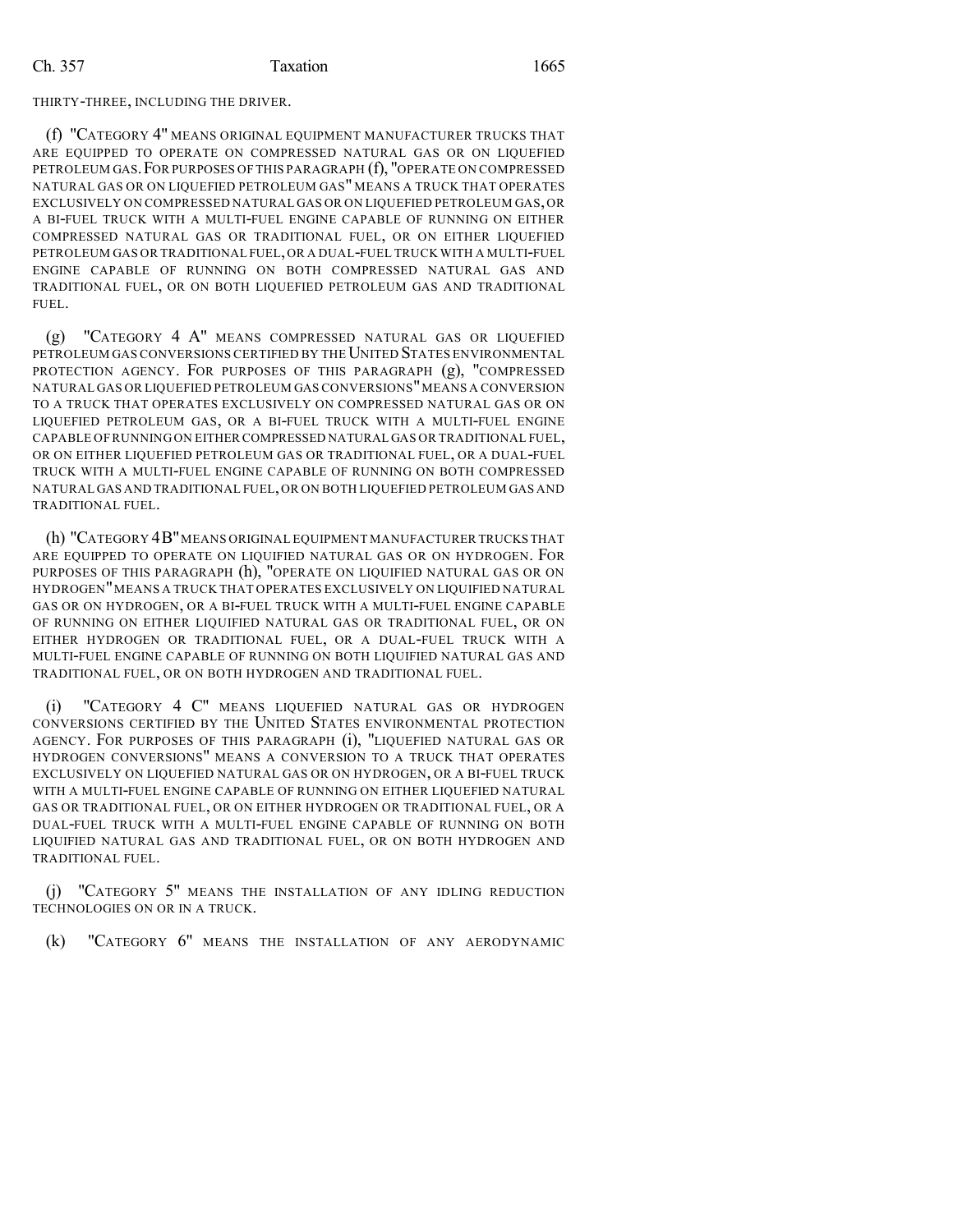TECHNOLOGIES ON OR IN A TRUCK.

(l) "CATEGORY 7" MEANS AN ORIGINAL EQUIPMENT MANUFACTURER ELECTRIC TRUCK AND PLUG-IN HYBRID ELECTRIC TRUCK.

(m) "CATEGORY 7A" MEANS A CONVERSION OF A TRUCK TO AN ELECTRIC TRUCK OR A PLUG-IN HYBRID ELECTRIC TRUCK.

(n) "CATEGORY 8" MEANS A CLEAN FUEL REFRIGERATED TRAILER.

(o) "CATEGORY 8 A" MEANS A CONVERSION OF A REFRIGERATED TRAILER TO A CLEAN FUEL REFRIGERATED TRAILER.

(p) "CATEGORY 9" MEANS A HYDRAULIC HYBRID TRUCK.

(q) "CLEAN FUEL REFRIGERATED TRAILER" MEANS A TRAILER CAPABLE OF BEING PULLED BY A TRUCK WITH A GROSS VEHICLE WEIGHT RATING GREATER THAN FOURTEEN THOUSAND POUNDS, WITH A POWER UNIT AND FUEL STORAGE USED FOR CLIMATE CONTROL THAT:

(I) (A) IS INSTALLED ON THE TRAILER BY THE ORIGINAL EQUIPMENT MANUFACTURER; OR

(B) IS INSTALLED ON THE TRAILER THROUGH A CONVERSION CERTIFIED BY THE UNITED STATES ENVIRONMENTAL PROTECTION AGENCY; AND

(II) OPERATES ON EITHER COMPRESSED NATURAL GAS, LIQUEFIED NATURAL GAS, LIQUEFIED PETROLEUM GAS, HYDROGEN, OR ELECTRICITY, OR ANY COMBINATION THEREOF.

(r) "ELECTRIC TRUCK" OR "PLUG-IN HYBRID ELECTRIC TRUCK" MEANS A TRUCK THAT:

(I) HAS A GROSS VEHICLE WEIGHT RATING THAT EXCEEDS EIGHT THOUSAND FIVE HUNDRED POUNDS;

(II) HAS A MAXIMUM SPEED CAPABILITY OFAT LEAST FIFTY-FIVE MILES PER HOUR; AND

(III) IS PROPELLED TO A SIGNIFICANT EXTENT BY AN ELECTRIC MOTOR THAT DRAWS ELECTRICITY FROM A BATTERY THAT:

(A) HAS A BATTERY CAPACITY OF NOT LESS THAN FOUR KILOWATT HOURS; AND

(B) IS CAPABLE OF BEING RECHARGED FROM AN EXTERNAL SOURCE OF ELECTRICITY.

(s) "GROSS VEHICLE WEIGHT RATING" OR "GVWR" HAS THE SAME MEANING AS SET FORTH IN SECTION 42-2-402 (6), C.R.S.

(t) "HEAVY DUTY TRUCK" MEANS A TRUCK WITH A GROSS VEHICLE WEIGHT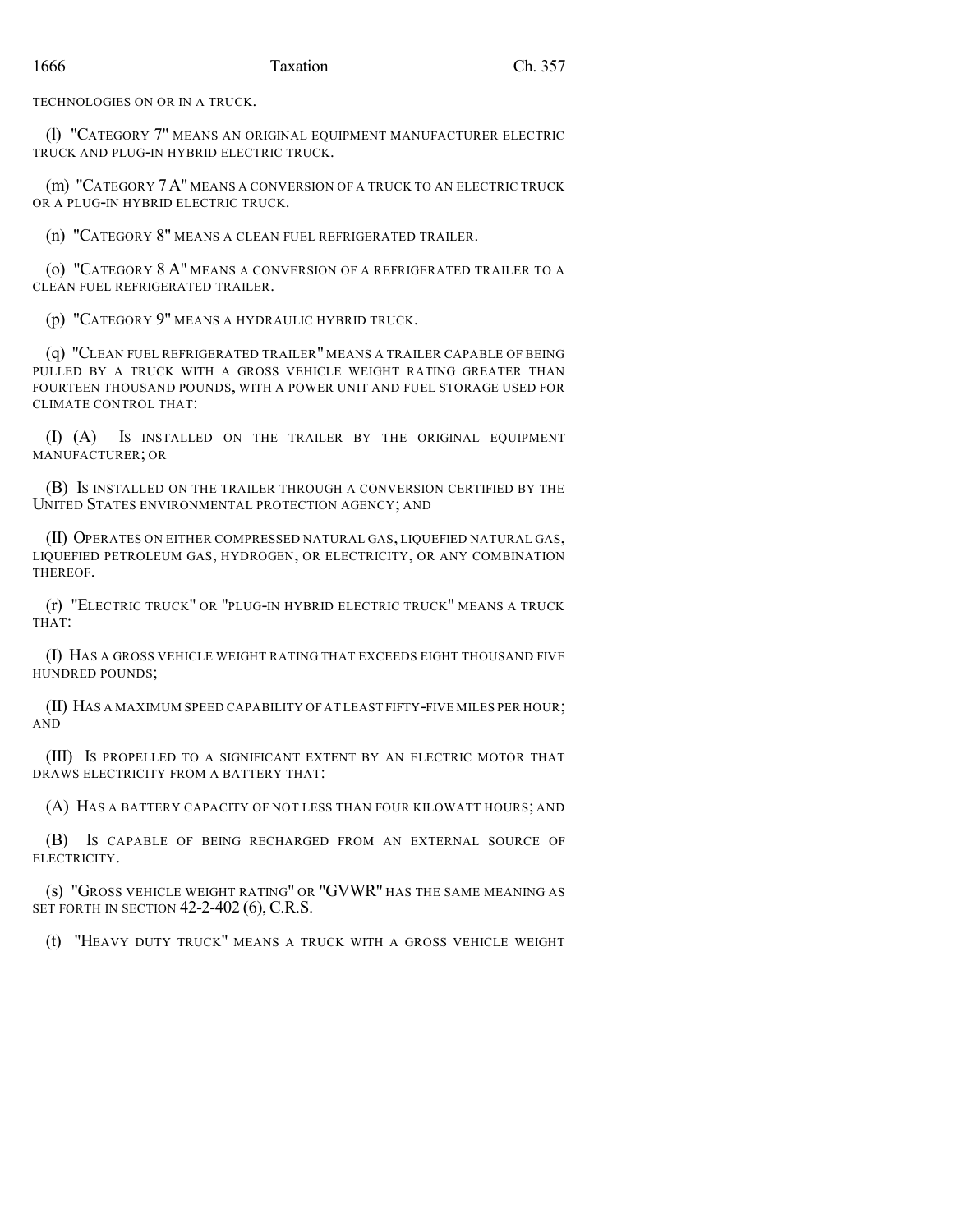RATING GREATER THAN TWENTY-SIX THOUSAND POUNDS.

(u) "HYBRID TRUCK" MEANS A TRUCK WITH A HYBRID PROPULSION SYSTEM THAT OPERATES ON BOTH ELECTRICITY AND AN ALTERNATIVE FUEL OR TRADITIONAL FUEL.

(v) "HYDRAULIC HYBRID TRUCK" MEANS THE CONVERSION OF A TRUCK WITH A GROSS VEHICLE WEIGHT RATING OF MORE THAN FOURTEEN THOUSAND POUNDS TO A TRUCK WITH A HYBRID PROPULSION SYSTEM THAT OPERATES ON BOTH PRESSURIZED FLUID AND EITHER COMPRESSED NATURAL GAS, LIQUIFIED NATURAL GAS,LIQUIFIED PETROLEUM GAS,HYDROGEN,ELECTRICITY,OR A TRADITIONAL FUEL; EXCEPT THAT THE CONVERTED HYDRAULIC HYBRID TRUCK MUST INCREASE THE FUEL ECONOMY OF THE ORIGINAL TRUCK.

(w) "IDLING REDUCTION TECHNOLOGIES" MEANS IDLING REDUCTION DEVICES OR ADVANCED INSULATION, AS THOSE TERMS ARE DEFINED IN SECTION 4053 OF THE INTERNAL REVENUE CODE, AS AMENDED, THAT ARE EXEMPT FROM FEDERAL EXCISE TAX PURSUANT TO SAID SECTION 4053.

(x) "LIGHT DUTY ELECTRIC TRUCK" MEANS AN ELECTRIC TRUCK WITH A GROSS VEHICLE WEIGHT RATINGLESS THAN OR EQUAL TO TEN THOUSAND POUNDS BUT DOES NOT INCLUDE A LIGHT DUTY PASSENGER MOTOR VEHICLE.

(y) "LIGHT DUTY PASSENGER MOTOR VEHICLE" MEANS A PRIVATE PASSENGER MOTOR VEHICLE, INCLUDING VANS, CAPABLE OF SEATING TWELVE PASSENGERS OR LESS; EXCEPT THAT THE TERM DOES NOT INCLUDE MOTOR HOMES AS DEFINED IN SECTION 42-1-102 (57), C.R.S., OR MOTOR VEHICLES DESIGNED TO TRAVEL ON THREE OR FEWER WHEELS IN CONTACT WITH THE GROUND.

(z) "LIGHT DUTY TRUCK"MEANS A TRUCK WITH A GROSS VEHICLE WEIGHT RATING LESS THAN OR EQUAL TO FOURTEEN THOUSAND POUNDS BUT DOES NOT INCLUDE A LIGHT DUTY PASSENGER MOTOR VEHICLE.

(aa) "MEDIUM DUTY ELECTRIC TRUCK"MEANS AN ELECTRIC TRUCK WITH A GROSS VEHICLE WEIGHT RATING GREATER THAN TEN THOUSAND POUNDS AND UP TO TWENTY-SIX THOUSAND POUNDS.

(bb) "MEDIUM DUTY TRUCK" MEANS A TRUCK WITH A GROSS VEHICLE WEIGHT RATING GREATER THAN FOURTEEN THOUSAND POUNDS AND UP TO TWENTY-SIX THOUSAND POUNDS.

(cc) "TRADITIONAL FUEL"MEANS A PETROLEUM-BASED MOTOR FUELCOMMONLY USED ON THE HIGHWAYS OF THE STATE IN THE YEAR 2008.

(dd) "TRAILER" HAS THE SAME MEANING AS IN SECTION 42-1-102 (105), C.R.S.

(ee) "TRUCK" HAS THE SAME MEANING AS IN SECTION 42-1-102 (108), C.R.S., INCLUDES A HYBRID TRUCK, A LIGHT DUTY PASSENGER MOTOR VEHICLE, AND A BUS, HAS A MAXIMUM SPEED CAPABILITY OF AT LEAST FIFTY-FIVE MILES PER HOUR, IS LICENSED OR SUBJECT TO LICENSING FOR OPERATION UPON THE HIGHWAYS OF THE STATE, AND IS EITHER: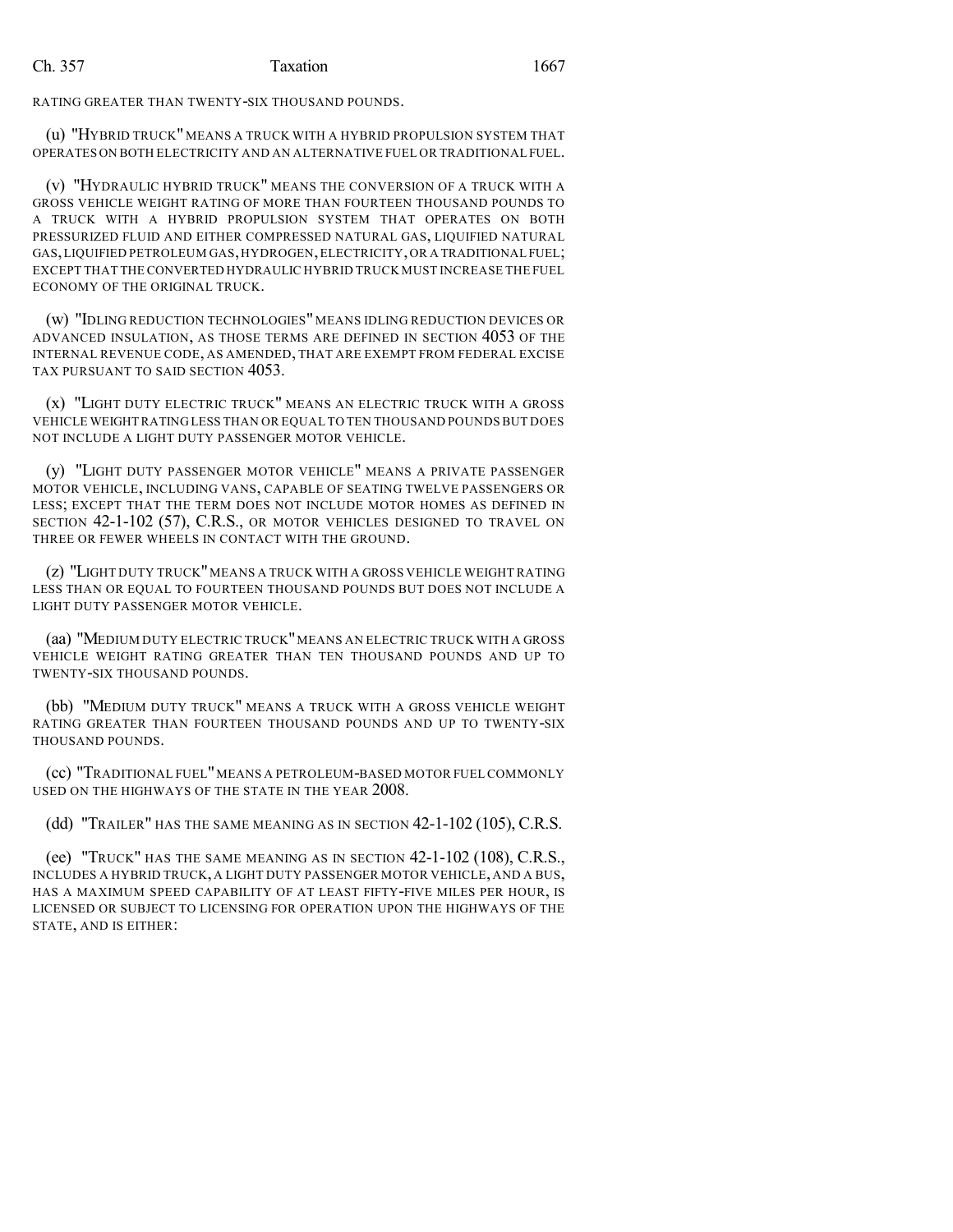(I) TITLED AND REGISTERED IN THE STATE; OR

(II) REGISTERED UNDER THE INTERNATIONAL REGISTRATION PLAN AND BASE PLATED IN THE STATE.

(2) **Category 4.** (a) EXCEPT AS PROVIDED IN SUBSECTION (14) OF THIS SECTION, WITH RESPECT TO THE INCOME TAX YEARS COMMENCING ON OR AFTER JANUARY 1, 2014, BUT BEFORE JANUARY 1, 2022, THERE IS ALLOWED TO ANY PERSON A CREDIT AGAINST THE TAX IMPOSED BY THIS ARTICLE AS A PERCENTAGE SET FORTH IN PARAGRAPH (b) OF THIS SUBSECTION (2) OF THE ACTUAL COST INCURRED BY THE TAXPAYER DURING THE TAX YEAR FOR EACH PURCHASE OR LEASE OF A CATEGORY 4 TRUCK, NOT TO EXCEED THE AMOUNT SET FORTH IN PARAGRAPH (b) OF THIS SUBSECTION (2). FOR PURPOSES OF THE INCOME TAX YEAR COMMENCING ON OR AFTER JANUARY 1, 2014, BUT BEFORE JANUARY 1, 2015, THE PURCHASE OR LEASE OF A CATEGORY 4 TRUCK MUST OCCUR ON OR AFTER JULY 1, 2014, BUT BEFORE JANUARY 1, 2015.

| (b)                                                    | INCOME TAX YEAR COMMENCING:      |                      |          |          |                                                     |                                                   |  |  |
|--------------------------------------------------------|----------------------------------|----------------------|----------|----------|-----------------------------------------------------|---------------------------------------------------|--|--|
|                                                        | 1/1/2014<br>1/1/2015<br>1/1/2016 | 1/1/2017<br>1/1/2018 | 1/1/2019 | 1/1/2020 | 1/1/2021<br><b>BUT</b><br><b>BEFORE</b><br>1/1/2022 | <b>CAPPER</b><br><b>INCOME</b><br><b>TAX YEAR</b> |  |  |
| LIGHT DUTY<br><b>PASSENGER</b><br><b>MOTOR VEHICLE</b> | 18%                              | 15%                  | 11.25%   | $7.5\%$  | 3.75%                                               | \$6,000                                           |  |  |
| LIGHT DUTY<br><b>TRUCK</b>                             | 18%                              | 15%                  | 11.25%   | $7.5\%$  | 3.75%                                               | \$7,500                                           |  |  |
| MEDIUM DUTY<br><b>TRUCK</b>                            | 18%                              | 15%                  | 11.25%   | $7.5\%$  | 3.75%                                               | \$15,000                                          |  |  |
| HEAVY DUTY<br><b>TRUCK</b>                             | 18%                              | 15%                  | 11.25%   | $7.5\%$  | 3.75%                                               | \$20,000                                          |  |  |

(3) **Category 4 A.** (a) EXCEPT AS PROVIDED IN SUBSECTION (14) OF THIS SECTION, WITH RESPECT TO THE INCOME TAX YEARS COMMENCING ON OR AFTER JANUARY 1, 2014, BUT BEFORE JANUARY 1, 2022, THERE IS ALLOWED TO ANY PERSON A CREDIT AGAINST THE TAX IMPOSED BY THIS ARTICLE AS A PERCENTAGE SET FORTH IN PARAGRAPH (b) OF THIS SUBSECTION (3) OF THE ACTUAL COST INCURRED BY THE TAXPAYER DURING THE TAX YEAR FOR THE CONVERSION OF A CATEGORY 4 A TRUCK, NOT TO EXCEED THE AMOUNT SET FORTH IN PARAGRAPH (b) OF THIS SUBSECTION (3). FOR PURPOSES OF THE INCOME TAX YEAR COMMENCING ON OR AFTER JANUARY 1, 2014, BUT BEFORE JANUARY 1, 2015, THE CONVERSION OF A CATEGORY 4 A TRUCK MUST OCCUR ON OR AFTER JULY 1, 2014, BUT BEFORE JANUARY 1, 2015.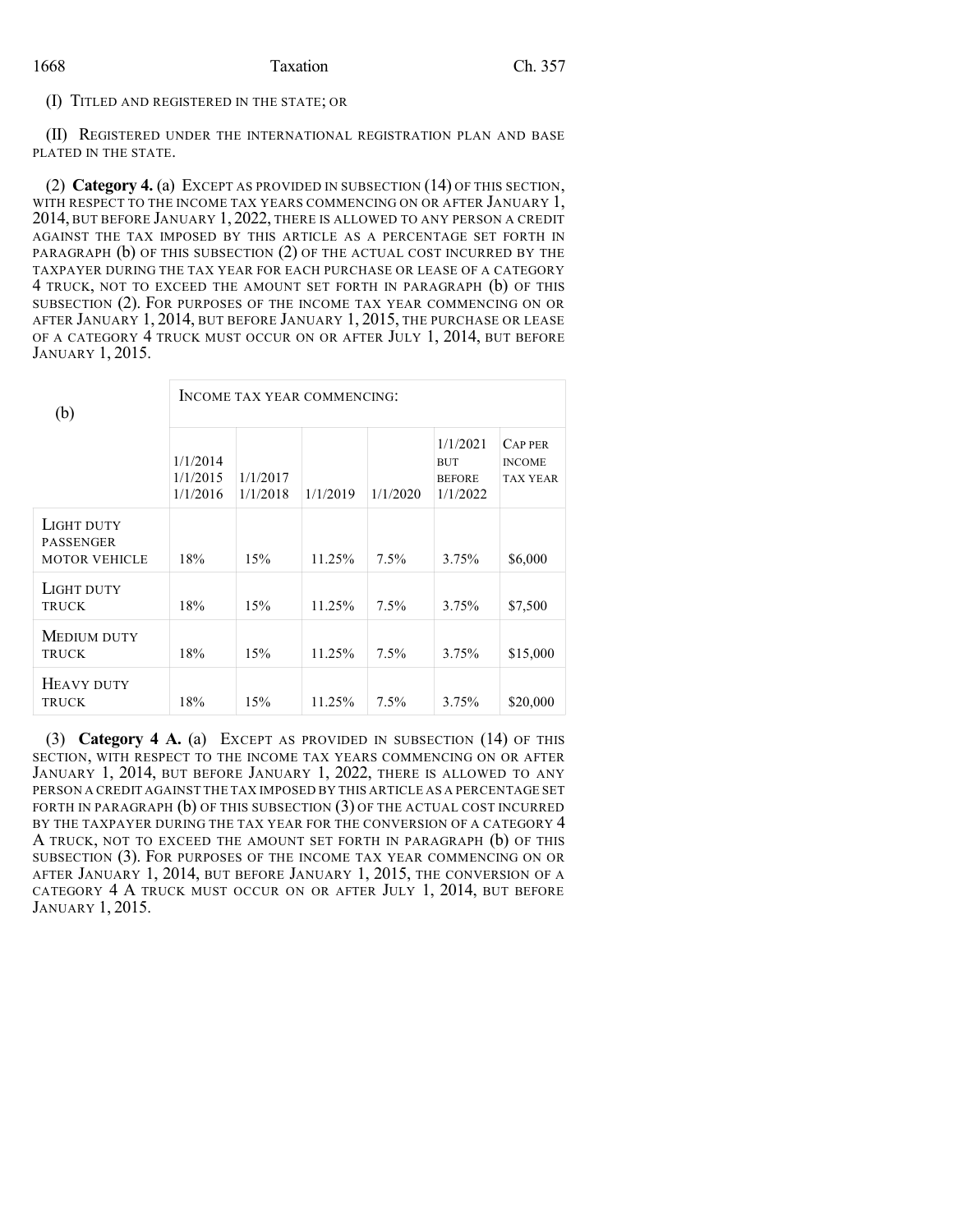| (b)                                                    | INCOME TAX YEAR COMMENCING:      |                      |          |          |                                                     |                                                    |  |  |  |
|--------------------------------------------------------|----------------------------------|----------------------|----------|----------|-----------------------------------------------------|----------------------------------------------------|--|--|--|
|                                                        | 1/1/2014<br>1/1/2015<br>1/1/2016 | 1/1/2017<br>1/1/2018 | 1/1/2019 | 1/1/2020 | 1/1/2021<br><b>BUT</b><br><b>BEFORE</b><br>1/1/2022 | <b>CAP PER</b><br><b>INCOME</b><br><b>TAX YEAR</b> |  |  |  |
| LIGHT DUTY<br><b>PASSENGER</b><br><b>MOTOR VEHICLE</b> | 55%                              | 45%                  | 33.75%   | 22.5%    | 11.25%                                              | \$6,000                                            |  |  |  |
| LIGHT DUTY<br><b>TRUCK</b>                             | 55%                              | 45%                  | 33.75%   | 22.5%    | 11.25%                                              | \$7,500                                            |  |  |  |
| MEDIUM DUTY<br><b>TRUCK</b>                            | 55%                              | 45%                  | 33.75%   | 22.5%    | 11.25%                                              | \$15,000                                           |  |  |  |
| HEAVY DUTY<br><b>TRUCK</b>                             | 55%                              | 45%                  | 33.75%   | 22.5%    | 11.25%                                              | \$20,000                                           |  |  |  |

(4) **Category 4 B.** (a) EXCEPT AS PROVIDED IN SUBSECTION (14) OF THIS SECTION, WITH RESPECT TO THE INCOME TAX YEARS COMMENCING ON OR AFTER JANUARY 1, 2014, BUT BEFORE JANUARY 1, 2022, THERE IS ALLOWED TO ANY PERSON A CREDIT AGAINST THE TAX IMPOSED BY THIS ARTICLE AS A PERCENTAGE SET FORTH IN PARAGRAPH (b) OF THIS SUBSECTION (4) OF THE ACTUAL COST INCURRED BY THE TAXPAYER DURING THE TAX YEAR FOR EACH PURCHASE OR LEASE OF A CATEGORY  $4B$  TRUCK, NOT TO EXCEED THE AMOUNT SET FORTH IN PARAGRAPH  $(b)$ OF THIS SUBSECTION (4). FOR PURPOSES OF THE INCOME TAX YEAR COMMENCING ON OR AFTER JANUARY 1, 2014, BUT BEFORE JANUARY 1, 2015, THE PURCHASE OR LEASE OF A CATEGORY 4 B TRUCK MUST OCCUR ON OR AFTER JULY 1, 2014, BUT BEFORE JANUARY 1, 2015.

| (b)                                                    | INCOME TAX YEAR COMMENCING:      |                      |          |          |                                                     |                                                    |  |  |  |
|--------------------------------------------------------|----------------------------------|----------------------|----------|----------|-----------------------------------------------------|----------------------------------------------------|--|--|--|
|                                                        | 1/1/2014<br>1/1/2015<br>1/1/2016 | 1/1/2017<br>1/1/2018 | 1/1/2019 | 1/1/2020 | 1/1/2021<br><b>BUT</b><br><b>BEFORE</b><br>1/1/2022 | <b>CAP PER</b><br><b>INCOME</b><br><b>TAX YEAR</b> |  |  |  |
| LIGHT DUTY<br><b>PASSENGER</b><br><b>MOTOR VEHICLE</b> | 18%                              | 15%                  | 11.25%   | $7.5\%$  | 3.75%                                               | \$6,000                                            |  |  |  |
| LIGHT DUTY<br><b>TRUCK</b>                             | 18%                              | 15%                  | 11.25%   | $7.5\%$  | 3.75%                                               | \$7,500                                            |  |  |  |
| <b>MEDIUM DUTY</b><br><b>TRUCK</b>                     | 18%                              | 15%                  | 11.25%   | $7.5\%$  | 3.75%                                               | \$15,000                                           |  |  |  |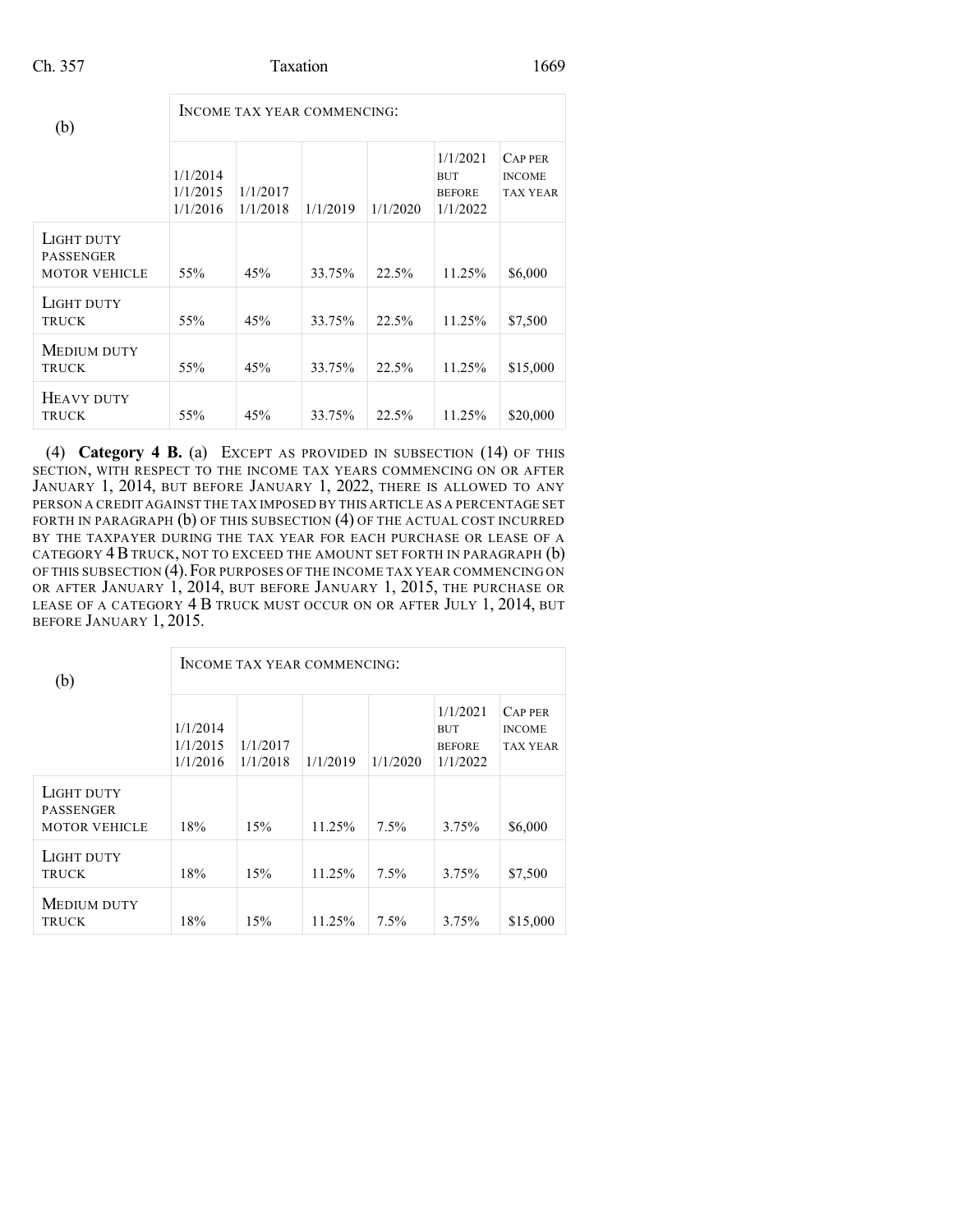| 1670 | Taxation | Ch. 357 |
|------|----------|---------|
|      |          |         |

| HEAVY DUTY<br><b>TRUCK</b> | 18% | 15% | 11.25% | $7.5\%$ | 3.75% | \$20,000 |
|----------------------------|-----|-----|--------|---------|-------|----------|
|----------------------------|-----|-----|--------|---------|-------|----------|

(5) **Category 4 C.** (a) EXCEPT AS PROVIDED IN SUBSECTION (14) OF THIS SECTION, WITH RESPECT TO THE INCOME TAX YEARS COMMENCING ON OR AFTER JANUARY 1, 2014, BUT BEFORE JANUARY 1, 2022, THERE IS ALLOWED TO ANY PERSON A CREDIT AGAINST THE TAX IMPOSED BY THIS ARTICLE AS A PERCENTAGE SET FORTH IN PARAGRAPH (b) OF THIS SUBSECTION (5) OF THE ACTUAL COST INCURRED BY THE TAXPAYER DURING THE TAX YEAR FOR THE CONVERSION OF A CATEGORY 4 C TRUCK, NOT TO EXCEED THE AMOUNT SET FORTH IN PARAGRAPH (b) OF THIS SUBSECTION (5). FOR PURPOSES OF THE INCOME TAX YEAR COMMENCING ON OR AFTER JANUARY 1, 2014, BUT BEFORE JANUARY 1, 2015, THE CONVERSION OF A CATEGORY 4 C TRUCK MUST OCCUR ON OR AFTER JULY 1, 2014, BUT BEFORE JANUARY 1, 2015.

| (b)                                                    | INCOME TAX YEAR COMMENCING:      |                      |          |          |                                                     |                                                    |  |  |  |
|--------------------------------------------------------|----------------------------------|----------------------|----------|----------|-----------------------------------------------------|----------------------------------------------------|--|--|--|
|                                                        | 1/1/2014<br>1/1/2015<br>1/1/2016 | 1/1/2017<br>1/1/2018 | 1/1/2019 | 1/1/2020 | 1/1/2021<br><b>BUT</b><br><b>BEFORE</b><br>1/1/2022 | <b>CAP PER</b><br><b>INCOME</b><br><b>TAX YEAR</b> |  |  |  |
| LIGHT DUTY<br><b>PASSENGER</b><br><b>MOTOR VEHICLE</b> | 55%                              | 45%                  | 33.75%   | 22.5%    | 11.25%                                              | \$6,000                                            |  |  |  |
| LIGHT DUTY<br><b>TRUCK</b>                             | 55%                              | 45%                  | 33.75%   | 22.5%    | 11.25%                                              | \$7,500                                            |  |  |  |
| MEDIUM DUTY<br><b>TRUCK</b>                            | 55%                              | 45%                  | 33.75%   | 22.5%    | 11.25%                                              | \$15,000                                           |  |  |  |
| HEAVY DUTY<br><b>TRUCK</b>                             | 55%                              | 45%                  | 33.75%   | 22.5%    | 11.25%                                              | \$20,000                                           |  |  |  |

(6) **Category 5.** WITH RESPECT TO THE INCOME TAX YEARS COMMENCING ON OR AFTER JANUARY 1, 2015, BUT BEFORE JANUARY 1, 2022, THERE IS ALLOWED TO ANY PERSON A CREDIT AGAINST THE TAX IMPOSED BY THIS ARTICLE OF TWENTY-FIVE PERCENT OF THE ACTUAL COST INCURRED BY THE TAXPAYER DURING A TAX YEAR FOR CATEGORY 5, NOT TO EXCEED SIX THOUSAND DOLLARS.

(7) **Category 6.** WITH RESPECT TO THE INCOME TAX YEARS COMMENCING ON OR AFTER JANUARY 1,2014,BUT BEFORE JANUARY 1,2022,THERE IS ALLOWED TO ANY PERSON A CREDIT AGAINST THE TAX IMPOSED BY THIS ARTICLE OF TWENTY-FIVE PERCENT OF THE ACTUAL COST INCURRED BY THE TAXPAYER DURING A TAX YEAR FOR CATEGORY 6, NOT TO EXCEED SIX THOUSAND DOLLARS FOR EACH INSTALLED DEVICE AND NOT TO EXCEED FIFTY THOUSAND DOLLARS DURING A TAX YEAR FOR THE INSTALLATION OF MULTIPLE DEVICES.FOR PURPOSES OF THE INCOME TAX YEAR COMMENCING ON OR AFTER JANUARY 1, 2014, BUT BEFORE JANUARY 1, 2015, THE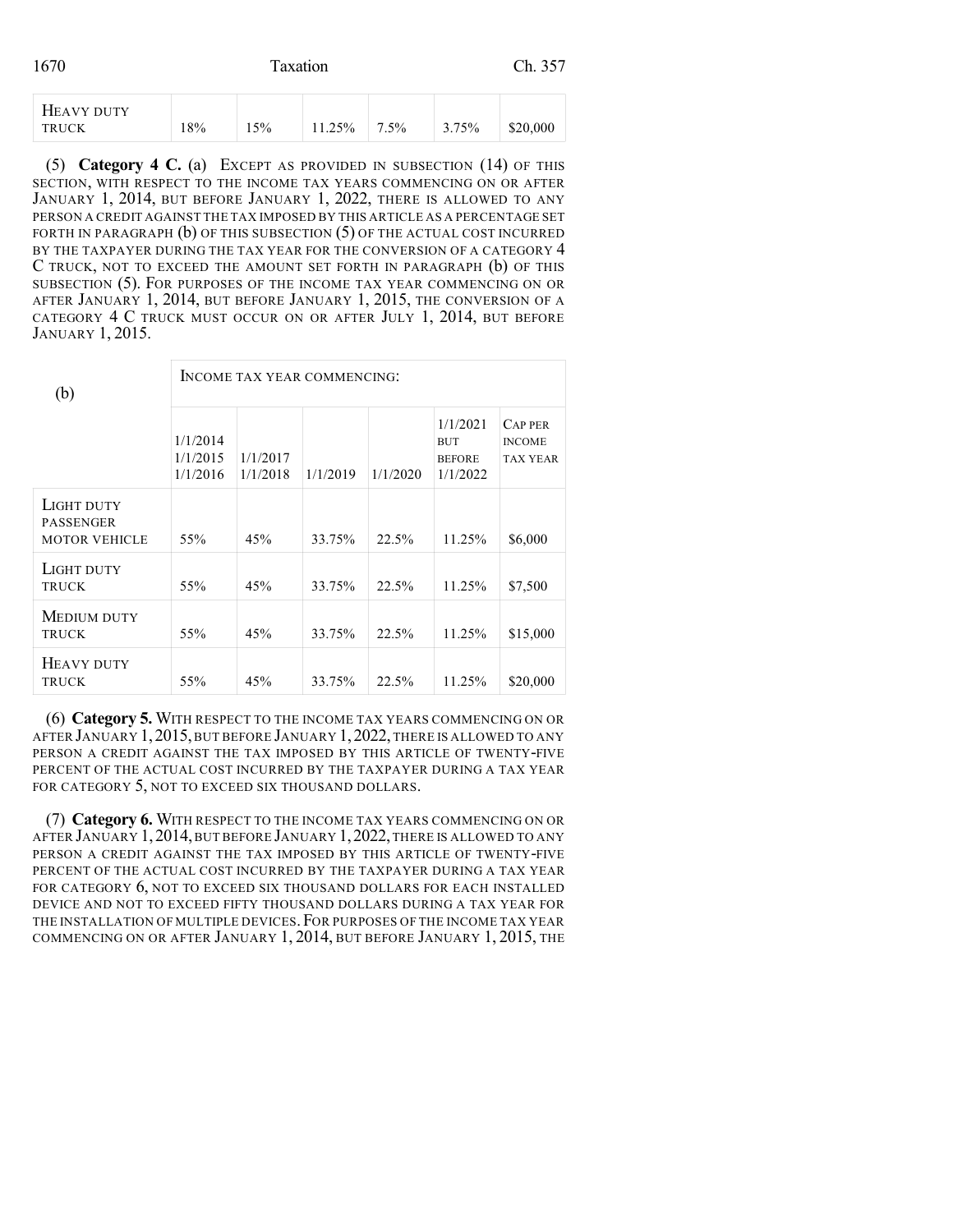INSTALLATION MUST OCCUR ON OR AFTER JULY 1, 2014, BUT BEFORE JANUARY 1, 2015.

(8) **Category 7.** (a) EXCEPT AS PROVIDED IN SUBSECTION (14) OF THIS SECTION, WITH RESPECT TO THE INCOME TAX YEARS COMMENCING ON OR AFTER JANUARY 1, 2014, BUT BEFORE JANUARY 1, 2022, THERE IS ALLOWED TO ANY PERSON A CREDIT AGAINST THE TAX IMPOSED BY THIS ARTICLE AS A PERCENTAGE SET FORTH IN PARAGRAPH (b) OF THIS SUBSECTION (8) OF THE ACTUAL COST INCURRED BY THE TAXPAYER DURING THE TAX YEAR FOR EACH PURCHASE OR LEASE OF A CATEGORY 7 TRUCK, NOT TO EXCEED THE AMOUNT SET FORTH IN PARAGRAPH (b) OF THIS SUBSECTION (8). FOR PURPOSES OF THE INCOME TAX YEAR COMMENCING ON OR AFTER JANUARY 1, 2014, BUT BEFORE JANUARY 1, 2015, THE PURCHASE OR LEASE OF A CATEGORY 7 TRUCK MUST OCCUR ON OR AFTER JULY 1, 2014, BUT BEFORE JANUARY 1, 2015.

| (b)                                                                                 | INCOME TAX YEAR COMMENCING:      |                      |          |          |                                                     |                                                    |  |  |
|-------------------------------------------------------------------------------------|----------------------------------|----------------------|----------|----------|-----------------------------------------------------|----------------------------------------------------|--|--|
|                                                                                     | 1/1/2014<br>1/1/2015<br>1/1/2016 | 1/1/2017<br>1/1/2018 | 1/1/2019 | 1/1/2020 | 1/1/2021<br><b>BUT</b><br><b>BEFORE</b><br>1/1/2022 | <b>CAP PER</b><br><b>INCOME</b><br><b>TAX YEAR</b> |  |  |
| LIGHT DUTY<br>PASSENGER<br><b>MOTOR VEHICLE</b><br><b>OVER 8,500</b><br><b>GVWR</b> | 18%                              | 15%                  | 11.25%   | $7.5\%$  | 3.75%                                               | \$6,000                                            |  |  |
| LIGHT DUTY<br><b>ELECTRIC TRUCK</b>                                                 | 18%                              | 15%                  | 11.25%   | $7.5\%$  | 3.75%                                               | \$7,500                                            |  |  |
| MEDIUM DUTY<br>ELECTRIC TRUCK                                                       | 18%                              | 15%                  | 11.25%   | $7.5\%$  | 3.75%                                               | \$15,000                                           |  |  |
| HEAVY DUTY<br><b>TRUCK</b>                                                          | 18%                              | 15%                  | 11.25%   | $7.5\%$  | 3.75%                                               | \$20,000                                           |  |  |

(9) **Category 7 A.** (a) EXCEPT AS PROVIDED IN SUBSECTION (14) OF THIS SECTION, WITH RESPECT TO THE INCOME TAX YEARS COMMENCING ON OR AFTER JANUARY 1, 2014, BUT BEFORE JANUARY 1, 2022, THERE IS ALLOWED TO ANY PERSON A CREDIT AGAINST THE TAX IMPOSED BY THIS ARTICLE AS A PERCENTAGE SET FORTH IN PARAGRAPH (b) OF THIS SUBSECTION (9) OF THE ACTUAL COST INCURRED BY THE TAXPAYER DURING THE TAX YEAR FOR THE CONVERSION OF A CATEGORY 7 A TRUCK, NOT TO EXCEED THE AMOUNT SET FORTH IN PARAGRAPH (b) OF THIS SUBSECTION (9). FOR PURPOSES OF THE INCOME TAX YEAR COMMENCING ON OR AFTER JANUARY 1, 2014, BUT BEFORE JANUARY 1, 2015, THE CONVERSION OF A CATEGORY 7 A TRUCK MUST OCCUR ON OR AFTER JULY 1, 2014, BUT BEFORE JANUARY 1, 2015.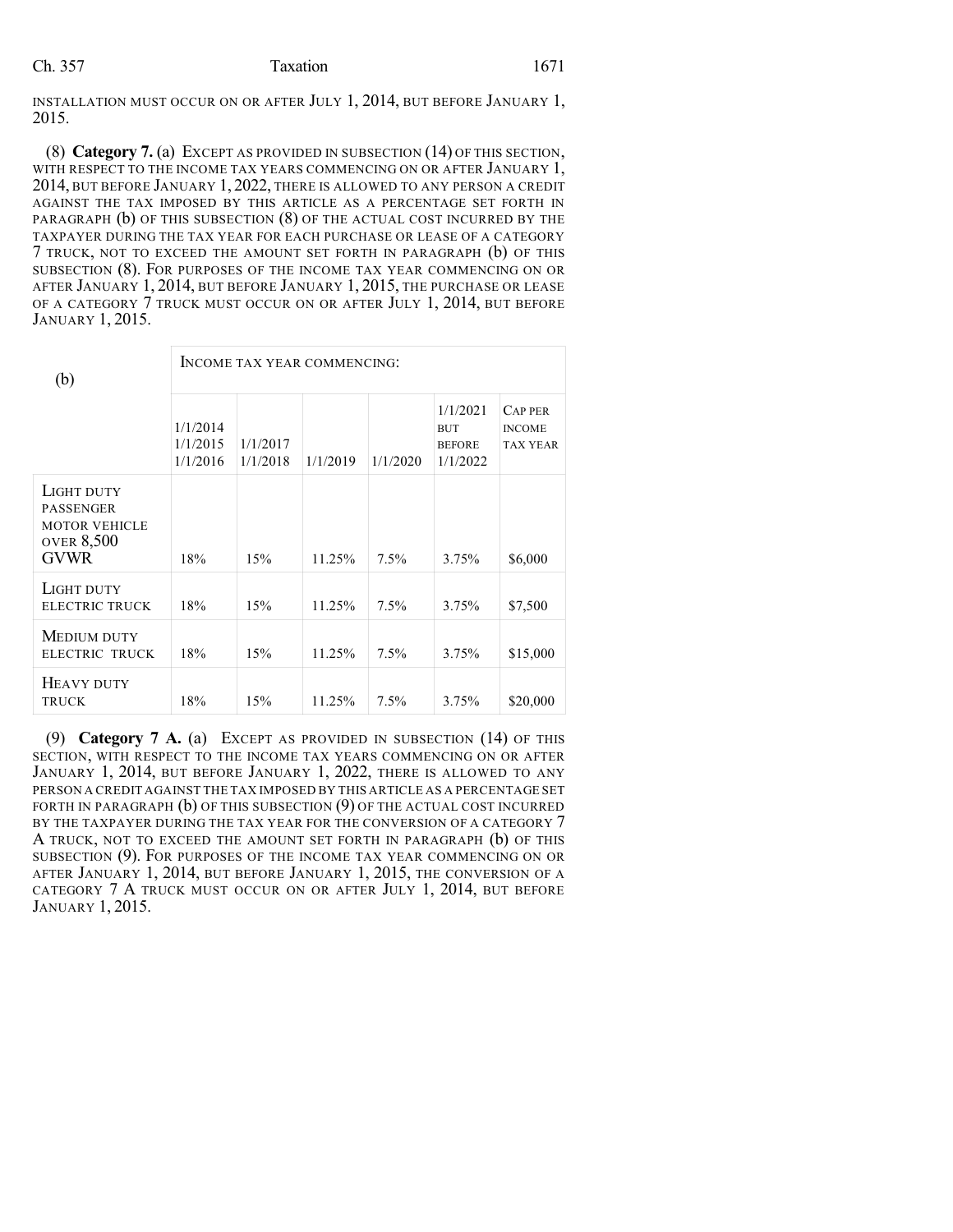## 1672 Taxation Ch. 357

| (b)                                                                                     | INCOME TAX YEAR COMMENCING:      |                      |          |          |                                                     |                                                    |  |  |
|-----------------------------------------------------------------------------------------|----------------------------------|----------------------|----------|----------|-----------------------------------------------------|----------------------------------------------------|--|--|
|                                                                                         | 1/1/2014<br>1/1/2015<br>1/1/2016 | 1/1/2017<br>1/1/2018 | 1/1/2019 | 1/1/2020 | 1/1/2021<br><b>BUT</b><br><b>BEFORE</b><br>1/1/2022 | <b>CAP PER</b><br><b>INCOME</b><br><b>TAX YEAR</b> |  |  |
| LIGHT DUTY<br><b>PASSENGER</b><br><b>MOTOR VEHICLE</b><br>WITH A GVWR<br>OVER 8,500 LBS | 55%                              | 45%                  | 33.75%   | 22.5%    | 11.25%                                              | \$6,000                                            |  |  |
| LIGHT DUTY<br><b>ELECTRIC TRUCK</b>                                                     | 55%                              | 45%                  | 33.75%   | 22.5%    | 11.25%                                              | \$7,500                                            |  |  |
| MEDIUM DUTY<br>ELECTRIC TRUCK                                                           | 55%                              | 45%                  | 33.75%   | 22.5%    | 11.25%                                              | \$15,000                                           |  |  |
| HEAVY DUTY<br><b>TRUCK</b>                                                              | 55%                              | 45%                  | 33.75%   | 22.5%    | 11.25%                                              | \$20,000                                           |  |  |

(10) **Category 8.** (a) WITH RESPECT TO THE INCOME TAX YEARS COMMENCING ON OR AFTER JANUARY 1, 2014, BUT BEFORE JANUARY 1, 2022, THERE IS ALLOWED TO ANY PERSON A CREDIT AGAINST THE TAX IMPOSED BY THIS ARTICLE AS A PERCENTAGE SET FORTH IN PARAGRAPH (b) OF THIS SUBSECTION (10) OF THE ACTUAL COST INCURRED BY THE TAXPAYER DURING THE TAX YEAR FOR EACH PURCHASE OR LEASE OF A CATEGORY 8 TRAILER, NOT TO EXCEED THE AMOUNT SET FORTH IN PARAGRAPH (b) OF THIS SUBSECTION (10).FOR PURPOSES OF THE INCOME TAX YEAR COMMENCING ON OR AFTER JANUARY 1, 2014, BUT BEFORE JANUARY 1, 2015, THE PURCHASE OR LEASE OF A CATEGORY 8 TRAILER MUST OCCUR ON OR AFTER JULY 1, 2014, BUT BEFORE JANUARY 1, 2015.

| (b)        | INCOME TAX YEAR COMMENCING:      |                      |          |          |                                                     |                                                    |  |  |
|------------|----------------------------------|----------------------|----------|----------|-----------------------------------------------------|----------------------------------------------------|--|--|
|            | 1/1/2014<br>1/1/2015<br>1/1/2016 | 1/1/2017<br>1/1/2018 | 1/1/2019 | 1/1/2020 | 1/1/2021<br><b>BUT</b><br><b>BEFORE</b><br>1/1/2022 | <b>CAP PER</b><br><b>INCOME</b><br><b>TAX YEAR</b> |  |  |
| CATEGORY 8 | 18%                              | 15%                  | 11.75%   | $7.5\%$  | 3.75%                                               | \$7,500                                            |  |  |

(11) **Category 8 A.** (a) WITH RESPECT TO THE INCOME TAX YEARS COMMENCING ON OR AFTER JANUARY 1, 2014, BUT BEFORE JANUARY 1, 2022, THERE IS ALLOWED TO ANY PERSON A CREDIT AGAINST THE TAX IMPOSED BY THIS ARTICLE AS A PERCENTAGE SET FORTH IN PARAGRAPH (b) OF THIS SUBSECTION (11) OF THE ACTUAL COST INCURRED BY THE TAXPAYER DURING THE TAX YEAR FOR THE CONVERSION OF A REFRIGERATED TRAILER TO A CATEGORY 8 A TRAILER, NOT TO EXCEED THE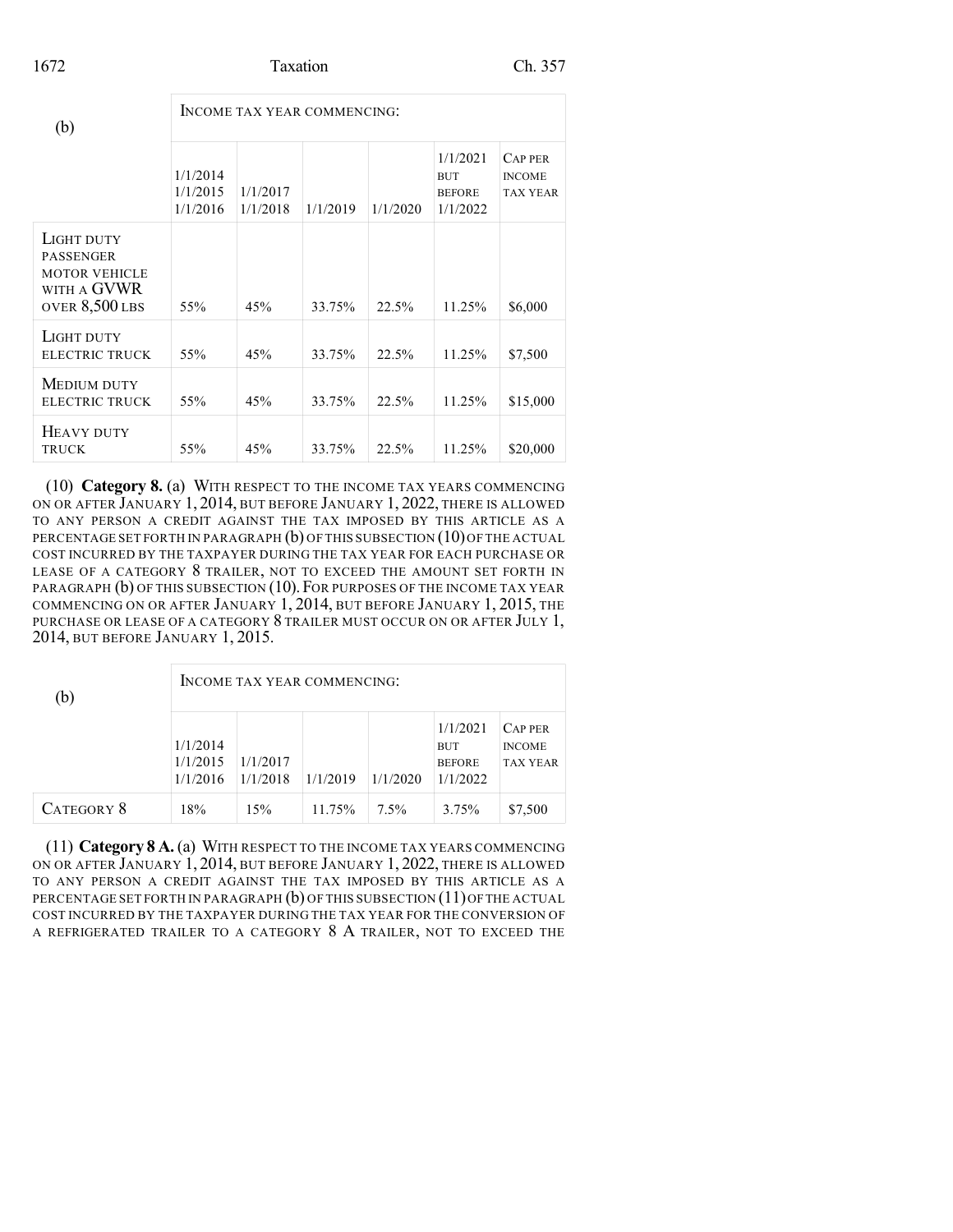AMOUNT SET FORTH IN PARAGRAPH (b) OF THIS SUBSECTION (11). FOR PURPOSES OF THE INCOME TAX YEAR COMMENCING ON OR AFTER JANUARY 1, 2014, BUT BEFORE JANUARY 1, 2015, THE CONVERSION OF A REFRIGERATED TRAILER TO A CATEGORY 8 A TRAILER MUST OCCUR ON OR AFTER JULY 1, 2014, BUT BEFORE JANUARY 1, 2015.

| (b)          | INCOME TAX YEAR COMMENCING:                                                                                                             |     |        |       |        |                                                    |  |  |
|--------------|-----------------------------------------------------------------------------------------------------------------------------------------|-----|--------|-------|--------|----------------------------------------------------|--|--|
|              | 1/1/2021<br>1/1/2014<br><b>BUT</b><br>1/1/2017<br>1/1/2015<br><b>BEFORE</b><br>1/1/2019<br>1/1/2022<br>1/1/2018<br>1/1/2020<br>1/1/2016 |     |        |       |        | <b>CAP PER</b><br><b>INCOME</b><br><b>TAX YEAR</b> |  |  |
| CATEGORY 8 A | 55%                                                                                                                                     | 45% | 33.75% | 22.5% | 11.25% | \$7,500                                            |  |  |

(11.5) **Category 9.** (a) EXCEPT AS OTHERWISE PROVIDED IN SUBSECTION (14) OF THIS SECTION,WITH RESPECT TO THE INCOME TAX YEARS COMMENCING ON OR AFTER JANUARY 1, 2014, BUT BEFORE JANUARY 1, 2022, THERE IS ALLOWED TO ANY PERSON A CREDIT AGAINST THE TAX IMPOSED BY THIS ARTICLE AS A PERCENTAGE SET FORTH IN PARAGRAPH (b) OF THIS SUBSECTION (11.5) OF THE ACTUAL COST INCURRED BY THE TAXPAYER DURING THE TAX YEAR FOR THE CONVERSION OF A CATEGORY 9 TRUCK, NOT TO EXCEED THE AMOUNT SET FORTH IN PARAGRAPH (b) OF THIS SUBSECTION (11.5).

| (b)        | INCOME TAX YEAR COMMENCING:      |                      |          |          |                                                     |                                                    |  |  |
|------------|----------------------------------|----------------------|----------|----------|-----------------------------------------------------|----------------------------------------------------|--|--|
|            | 1/1/2014<br>1/1/2015<br>1/1/2016 | 1/1/2017<br>1/1/2018 | 1/1/2019 | 1/1/2020 | 1/1/2021<br><b>BUT</b><br><b>BEFORE</b><br>1/1/2022 | <b>CAP PER</b><br><b>INCOME</b><br><b>TAX YEAR</b> |  |  |
| CATEGORY 9 | 55%                              | 45%                  | 33.75%   | 22.5%    | 11.25%                                              | \$6,000                                            |  |  |

(12) A TAXPAYER CLAIMING THE CREDIT AUTHORIZED BY THIS SECTION SHALL NOT CLAIM THE CREDIT IN AN AMOUNT THAT EXCEEDS THE INCREMENTAL COST OF THE ACTUAL COST INCURRED FOR THE CATEGORY 4, 4 A, 4 B, 4 C, 7, OR 7 A TRUCK OR MOTOR VEHICLE OVER THE MANUFACTURER'S SUGGESTED RETAIL PRICE OF A COMPARABLE TRADITIONAL FUEL TRUCK OR LIGHT DUTY PASSENGER MOTOR VEHICLE.

(13) IF A CREDIT AUTHORIZED IN THIS SECTION EXCEEDS THE INCOME TAX DUE ON THE INCOME OF THE TAXPAYER FOR THE TAXABLE YEAR, THE EXCESS CREDIT MAY NOT BE CARRIED FORWARD AND MUST BE REFUNDED TO THE TAXPAYER.

(14) (a) DURING THE CALENDAR YEAR ENDING DECEMBER 31, 2018, THE COLORADO ENERGY OFFICE CREATED IN SECTION 24-38.5-101, C.R.S., SHALL DETERMINE WHETHER CATEGORY 4, 4 A, 4 B, 4 C, 7, 7 A, OR 9 MEDIUM OR HEAVY DUTY TRUCKS GENERATE LIFE-CYCLE EMISSIONS MATERIALLY GREATER THAN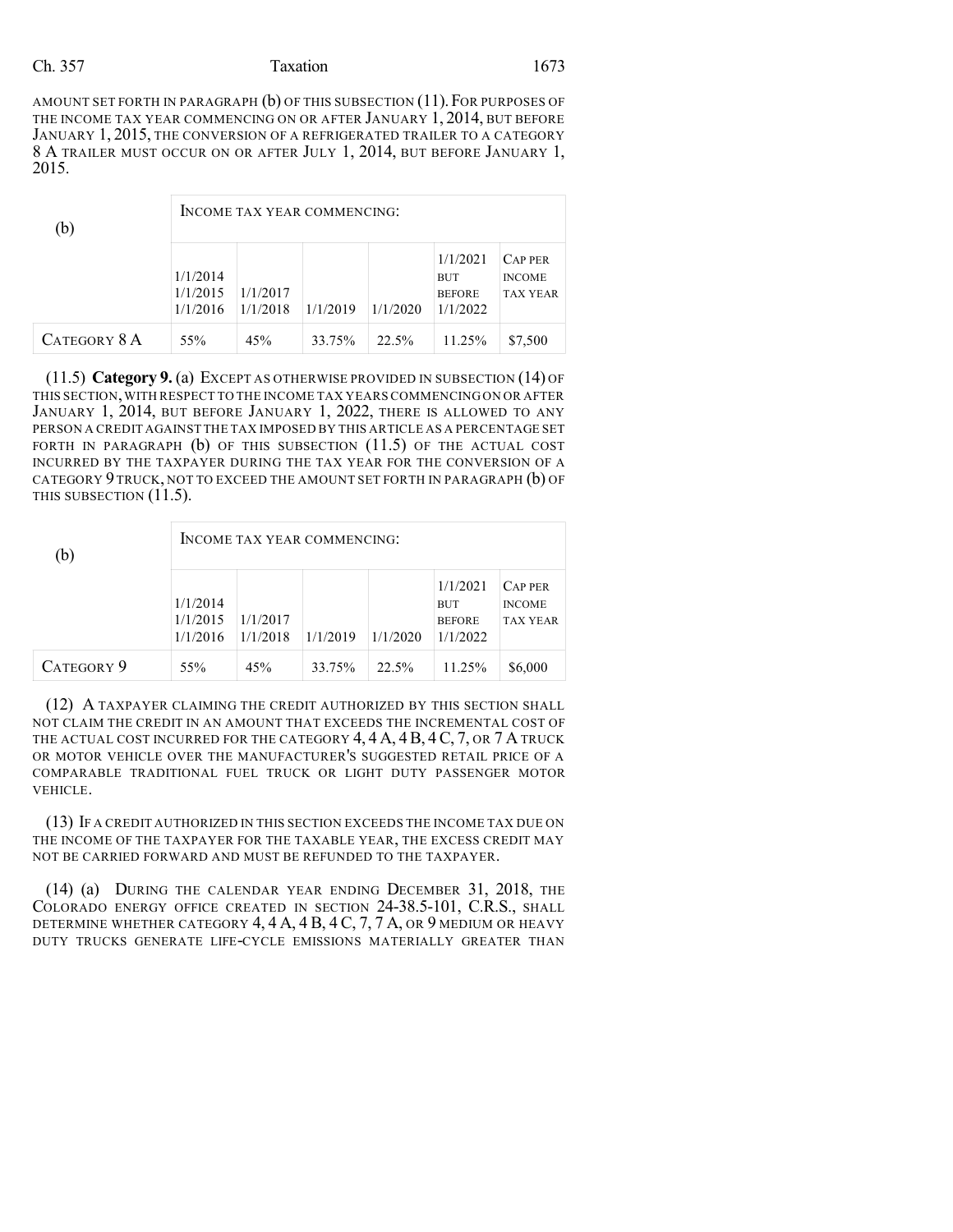1674 Taxation Ch. 357

COMPARABLE MEDIUM OR HEAVY DUTY TRUCKS USING TRADITIONAL FUEL. SUCH A LIFE-CYCLE ANALYSIS MUST INCLUDE THE DIRECT EMISSIONS REGULATED BY THE UNITED STATES ENVIRONMENTAL PROTECTION AGENCY OR BY THE DEPARTMENT OF PUBLIC HEALTH AND ENVIRONMENT THAT ARE ASSOCIATED WITH PRODUCING, TRANSPORTING, AND USING THE ALTERNATIVE OR TRADITIONAL FUELS. THE COLORADO ENERGY OFFICE SHALL CONSIDER THE LIKELY ADOPTION OF FUTURE TECHNOLOGY AT EACH STAGE OF THE LIFE-CYCLE.

(b) IN MAKING THE DETERMINATIONS DESCRIBED IN PARAGRAPH (a) OF THIS SUBSECTION (14), THE COLORADO ENERGY OFFICE SHALL CONSIDER PUBLIC INPUT, ANY ANALYSIS OR REPORTS PREPARED BY THE DEPARTMENT OF PUBLIC HEALTH AND ENVIRONMENT, OTHER STATES, OR THE UNITED STATES ENVIRONMENTAL PROTECTION AGENCY, AND ANY PEER-REVIEWED STUDIES CONDUCTED IN THE UNITED STATES THAT EVALUATE SIMILAR MATTERS.

(c) IN THE EVENT THAT CATEGORY 4, 4 A, 4 B, 4 C, 7, 7 A, OR 9 MEDIUM OR HEAVY DUTY TRUCKS ARE SHOWN TO GENERATE LIFE-CYCLE EMISSIONS MATERIALLY GREATER THAN COMPARABLE TRADITIONAL FUEL TRUCKS, THEN THE COLORADO ENERGY OFFICE SHALL NOTIFY THE DEPARTMENT OF REVENUE THAT NO TAX CREDIT SPECIFIED IN THIS SECTION IS AVAILABLE FOR SUCH TRUCKS FOR THE INCOME TAX YEARS COMMENCING ON OR AFTER JANUARY 1, 2019, BUT BEFORE JANUARY 1, 2022; EXCEPT THAT THE COLORADO ENERGY OFFICE MAY DETERMINE IF A PARTICULAR CATEGORY 4, 4 A, 4 B, 4 C, 7, 7 A, OR 9 TRUCK MODEL OR ENGINE DOES NOT GENERATE LIFE-CYCLE EMISSIONS MATERIALLY GREATER THAN A COMPARABLE TRADITIONAL FUEL TRUCK MODEL OR ENGINE AND IS THUS ALLOWED A CREDIT FOR A GIVEN INCOME TAX YEAR, OR THE COLORADO ENERGY OFFICE MAY ALLOW A CREDIT IF THE TAXPAYER CAN DEMONSTRATE THAT THE TAXPAYER HAS A LONG-TERM FUEL CONTRACT FOR HIS OR HER CATEGORY  $4, 4A, 4B, 4C, 7, 7A$ , OR 9 TRUCK FROM A GREEN FUEL PROVIDER, SUCH THAT THE LIFE-CYCLE EMISSIONS FROM SUCH TRUCK ARE NOT MATERIALLY GREATER THAN THE EMISSIONS OF A COMPARABLE TRADITIONAL FUEL TRUCK. FOR PURPOSES OF THIS PARAGRAPH (c), "GREEN FUEL PROVIDER" MEANS THE ALTERNATIVE FUEL IS PRODUCED AND DELIVERED BY PROVIDERS THAT HAVE ADOPTED BEST PRACTICES FOR LOW LIFE-CYCLE EMISSIONS. ON OR BEFORE JANUARY 1, 2019, AND ON OR BEFORE EACH JANUARY 1 THEREAFTER THROUGH JANUARY 1, 2021, THE COLORADO ENERGY OFFICE AND THE DEPARTMENT OFREVENUE SHALL,THROUGH THEIR RESPECTIVE WEB SITES, SPECIFY WHICH CATEGORY  $4, 4$  A,  $4$  B,  $4$  C,  $7, 7$  A, or  $9$  medium or heavy DUTY TRUCKS ARE NOT ALLOWED A CREDIT FOR A GIVEN INCOME TAX YEAR.

(15) NO MORE THAN ONE TAX CREDIT SHALL BE GRANTED PURSUANT TO THIS SECTION AND SECTIONS 39-22-516, 39-22-516.5, AND 39-22-516.7 FOR ANY INDIVIDUAL MOTOR VEHICLE OR TRUCK.

(16) THIS SECTION IS REPEALED, EFFECTIVE DECEMBER 31, 2026.

**SECTION 3.** In Colorado Revised Statutes, 39-22-516.7, **amend** (1) (h), (1) (i), (1) (j), (1) (n), (2) (a), (2) (d), (4) (e), (4) (f), (4) (g), and (6); and **add** (2) (a.5) as follows:

**39-22-516.7. Tax credit for innovative motor vehicles - definitions - repeal.** (1) As used in this section, unless the context otherwise requires: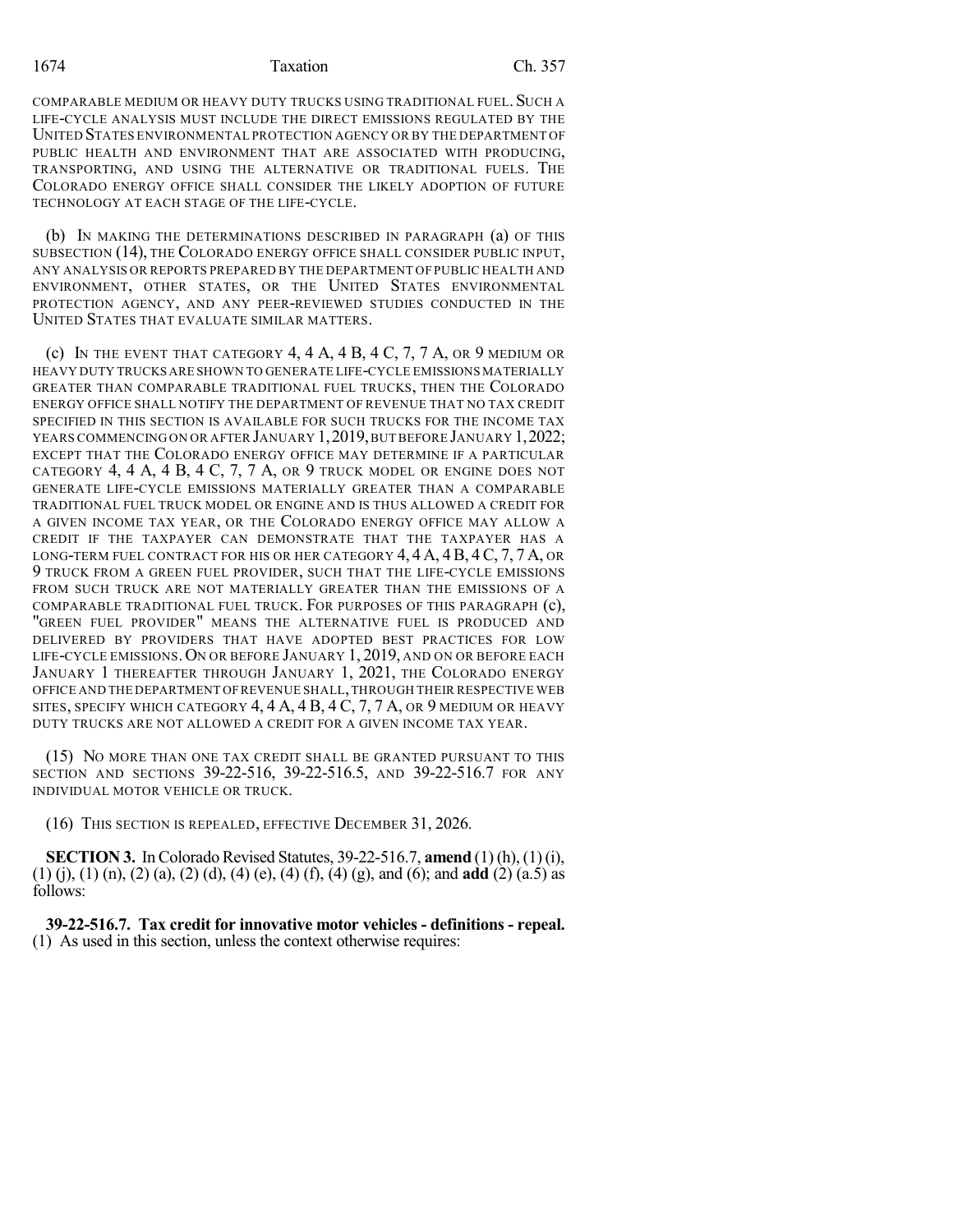$(h)(I)$  "Category 4" means original equipment manufacturer light duty passenger motor vehicles, light duty trucks, and medium duty trucks that are equipped to operate on compressed natural gas or on liquefied petroleum gas. For purposes of this paragraph (h), "operate on compressed natural gas or on liquefied petroleum gas" means a motor vehicle that operates exclusively on compressed natural gas or on liquefied petroleum gas or a bi-fuel motor vehicle with a multi-fuel engine capable of running on either compressed natural gas or traditional fuel, or either liquefied petroleum gas or traditional fuel.

(II) THIS PARAGRAPH (h) IS REPEALED, EFFECTIVE DECEMBER 31, 2019.

 $(i)$  (I) "Category 4 A" means light duty passenger motor vehicle, light duty truck, and medium duty truck compressed natural gas or on liquefied petroleum gas conversions certified by the United States environmental protection agency. For purposes of this paragraph (i), "compressed natural gas or liquefied petroleum gas conversions" means a conversion to a motor vehicle that operates exclusively on compressed natural gas or on liquefied petroleumgas or a bi-fuelmotor vehiclewith a multi-fuel engine capable of running on either compressed natural gas or traditional fuel, or either liquefied petroleum gas or traditional fuel.

(II) THIS PARAGRAPH (i) IS REPEALED, EFFECTIVE DECEMBER 31, 2019.

 $(j)(I)$  "Category 5" means the installation of any idling reduction technologies on or in a motor vehicle.

(II) THIS PARAGRAPH (j) IS REPEALED, EFFECTIVE DECEMBER 31, 2019.

(n) (I) "Idling reduction technologies" means idling reduction devices or advanced insulation, as those terms are defined in section 4053 of the internal revenue code, as amended, exempt from federal excise tax pursuant to said section 4053.

(II) THIS PARAGRAPH (n) IS REPEALED, EFFECTIVE DECEMBER 31, 2019.

(2)(a) With respect to the tax years commencing on or afterJanuary 1, 2013, but prior to January 1, 2022, there shall be Is allowed to any person a credit against the tax imposed by this article, not to exceed six thousand dollars, for the purchase, lease, or conversion of a motor vehicle defined as category 1, category 2, OR category 3. category 4, or category 4 A.

(a.5) (I) WITH RESPECT TO THE TAX YEARS COMMENCING ON OR AFTER JANUARY 1, 2013, BUT PRIOR TO JANUARY 1, 2015, THERE IS ALLOWED TO ANY PERSON A CREDIT AGAINST THE TAX IMPOSED BY THIS ARTICLE, NOT TO EXCEED SIX THOUSAND DOLLARS, FOR THE PURCHASE, LEASE, OR CONVERSION OF A MOTOR VEHICLE DEFINED AS CATEGORY 4 OR CATEGORY 4 A.

(II) THIS PARAGRAPH (a.5) IS REPEALED, EFFECTIVE DECEMBER 31, 2019.

(d)  $(I)$  With respect to the tax years commencing on or after January 1, 2013, but prior to  $\frac{1}{2022}$  JANUARY 1, 2015, there shall be IS allowed to any person a credit against the tax imposed by this article, not to exceed six thousand dollars,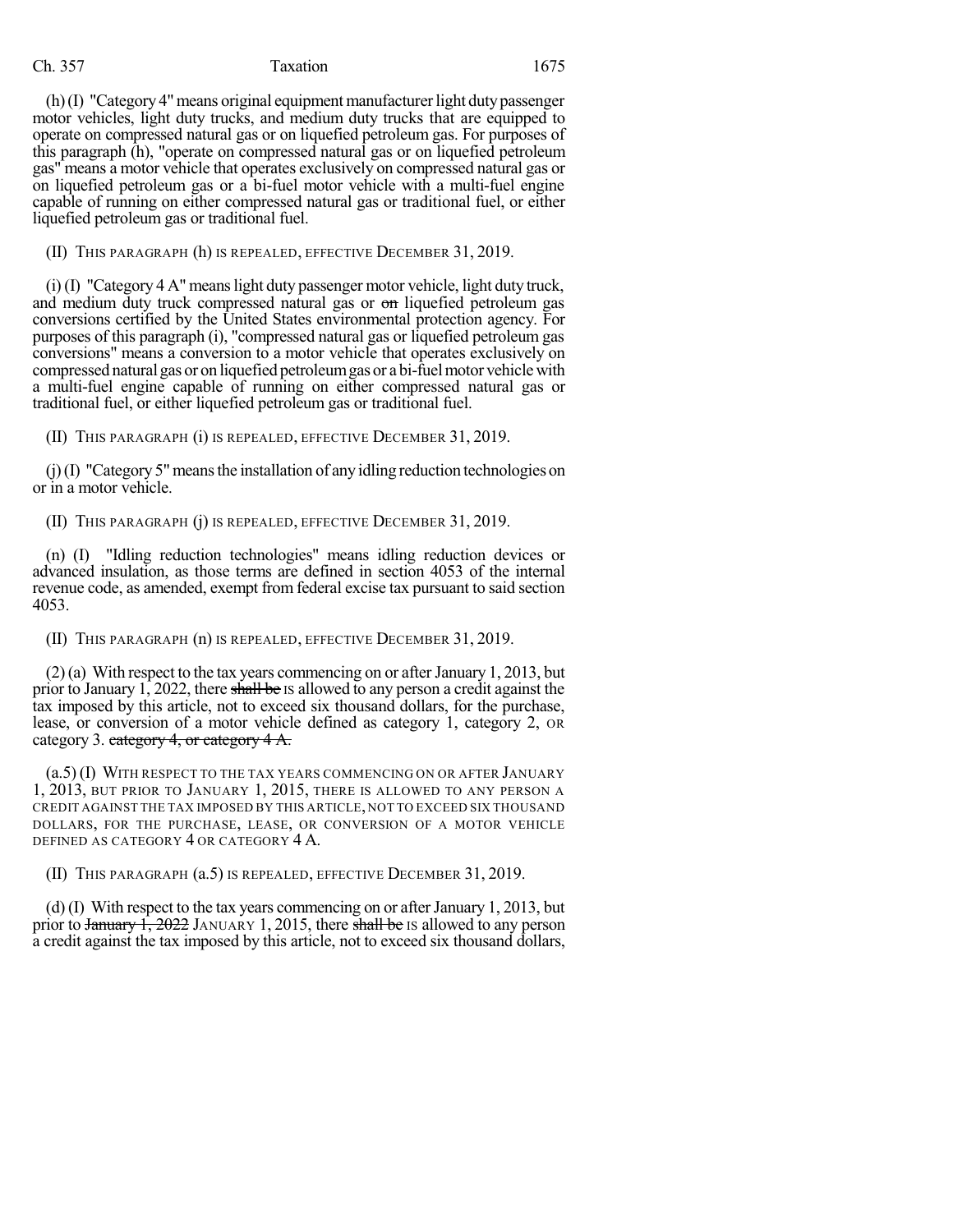for category 5.

(II) THIS PARAGRAPH (d) IS REPEALED, EFFECTIVE DECEMBER 31, 2019.

(4) The amount of the credit allowed pursuant to this section is calculated as follows:

(e) (I) **Category 4.** (A) With respect to the tax years commencing on or after January 1, 2013, but prior to January 1, 2014, ten and one-half percent of the actual cost incurred by a taxpayer during the tax year in purchasing or leasing a category 4 motor vehicle;

 $(HH)$ (B) With respect to the tax years commencing on or after January 1, 2014, but prior to January 1, 2017 JANUARY 1, 2015, twelve and one-quarter percent of the actual cost incurred by a taxpayer during the tax year in purchasing or leasing a category 4 motor vehicle.

(III) With respect to the tax years commencing on or after January 1, 2017, but prior to January 1, 2019, ten and one-half percent of the actual cost incurred by a taxpayer during the tax year in purchasing or leasing a category 4 motor vehicle;

(IV) With respect to the tax years commencing on or after January 1, 2019, but prior to January 1, 2020, seventy-five percent of the calculation specified in subparagraph (III) of this paragraph (e);

(V) With respect to the tax years commencing on or after January 1, 2020, but prior to January 1, 2021, fifty percent of the calculation specified in subparagraph  $(HI)$  of this paragraph  $(e)$ ;

(VI) With respect to the tax years commencing on or after January 1, 2021, but prior to January 1, 2022, twenty-five percent of the calculation specified in subparagraph (III) of this paragraph (e).

(II) THIS PARAGRAPH (e) IS REPEALED, EFFECTIVE DECEMBER 31, 2019.

(f) (I) **Category 4 A.** (A) With respect to the tax years commencing on or after January 1, 2013, but prior to January 1, 2014, thirty-five percent of the actual cost incurred by a taxpayer during the tax year for the conversion of a motor vehicle defined as category 4 A;

 $(HH)(B)$  With respect to the tax years commencing on or after January 1, 2014, but prior to  $\frac{1}{2019}$  JANUARY 1, 2015, twenty-five percent of the actual cost incurred by a taxpayer during the tax year for the conversion of a motor vehicle defined as category 4 A.

(III) With respect to the tax years commencing on or after January 1, 2019, but prior to January 1, 2020, seventy-five percent of the calculation specified in  $\frac{1}{\sqrt{1}}$  subparagraph (II) of this paragraph (f);

(IV) With respect to the tax years commencing on or after January 1, 2020, but prior to January 1, 2021, fifty percent of the calculation specified in subparagraph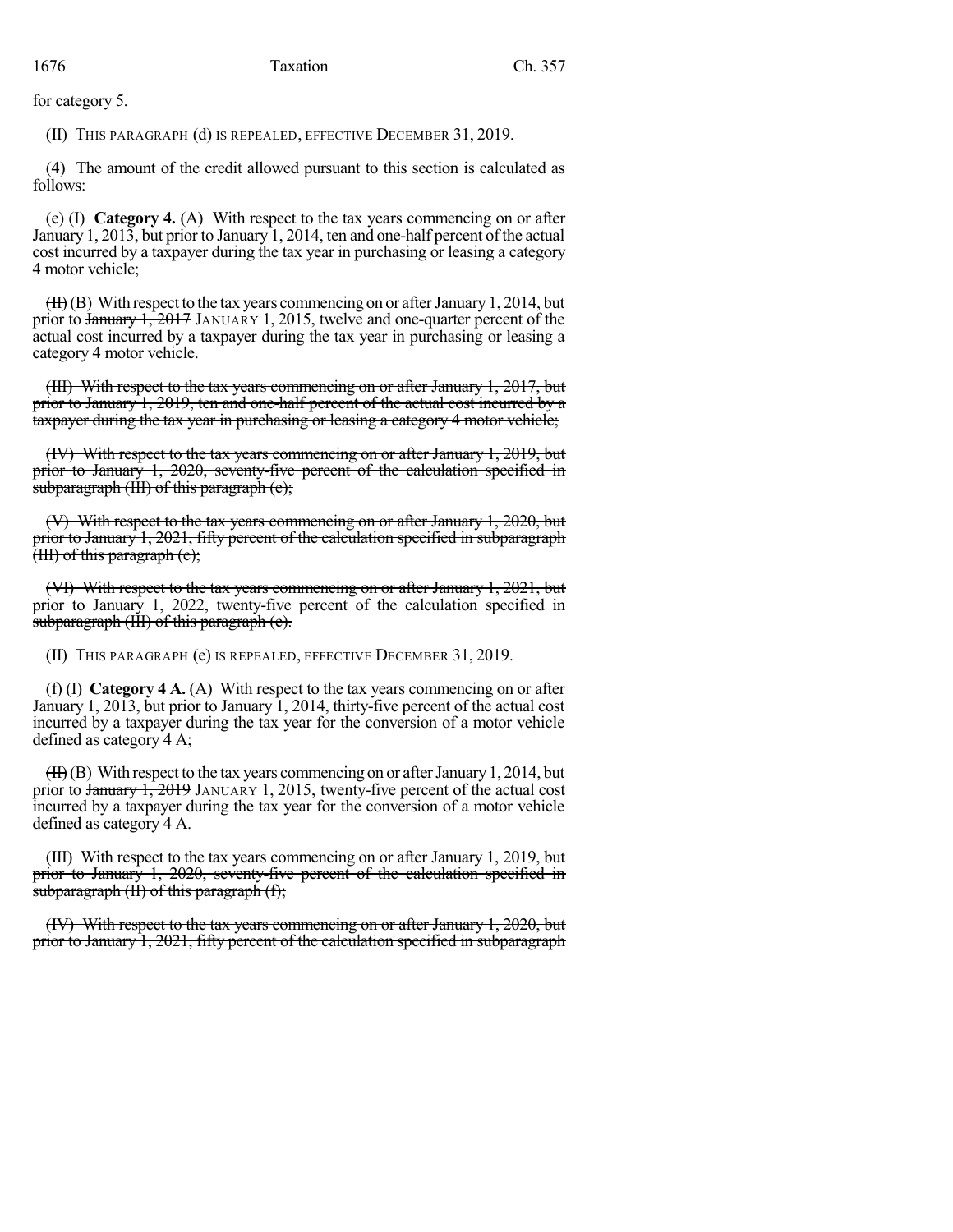(II) of this paragraph (f);

(V) With respect to the tax years commencing on or after January 1, 2021, but prior to January 1, 2022, twenty-five percent of the calculation specified in subparagraph  $(H)$  of this paragraph  $(f)$ .

(II) THIS PARAGRAPH (f) IS REPEALED, EFFECTIVE DECEMBER 31, 2019.

(g) **Category 5.**(I) With respect to the tax years commencing on or afterJanuary 1, 2013, but prior to January 1, 2019 JANUARY 1, 2015, twenty-five percent of the actual cost incurred by a taxpayer during the tax year for category 5.

 $(II)$  With respect to the tax years commencing on or after January 1, 2019, but prior to January 1, 2020, seventy-five percent of the calculation specified in subparagraph  $(I)$  of this paragraph  $(g)$ ; THIS PARAGRAPH  $(g)$  IS REPEALED, EFFECTIVE DECEMBER 31, 2019.

(III) With respect to the tax years commencing on or after January 1, 2020, but prior to January 1, 2021, fifty percent of the calculation specified in subparagraph  $(f)$  of this paragraph  $(g)$ ;

(IV) With respect to the tax years commencing on or after January 1, 2021, but prior to January 1, 2022, twenty-five percent of the calculation specified in subparagraph  $(I)$  of this paragraph  $(g)$ .

 $(6)$  Except as provided in subsection  $(5)$  of this section, and notwithstanding the allowance of credits for any tax years commencing on or after January 1, 2013, but prior to January 1, 2014, under this section and section 39-22-516.5, no more than one tax credit shall be granted pursuant to this section section AND SECTIONS 39-22-516, and section 39-22-516.5, AND 39-22-516.8 for any individual motor vehicle.

**SECTION 4.** In Colorado Revised Statutes, 39-22-516.7, **amend** (1) (a) (I) (A) as follows:

**39-22-516.7. Tax credit for innovative motor vehicles - definitions - repeal.** (1) As used in this section, unless the context otherwise requires:

 $(a)$  (I)  $(A)$  "Actual cost incurred" means the actual cost paid by the purchaser for a used motor vehicle OR conversion or idling reduction technologies minus any credits, grants, or rebates, including federal credits, grants, or rebates for which the purchaser is eligible, but excluding the credit specified in this section.

**SECTION 5.** In Colorado Revised Statutes, 39-26-719, **amend** (1) (a) and (2) (b) (I) as follows:

**39-26-719. Motor vehicles - repeal.** (1)(a) There shall be exempt from taxation under the provisions of part 1 of this article the sale of any motor vehicle, power source for any motor vehicle, or parts used for converting the power source for any motor vehicle, if: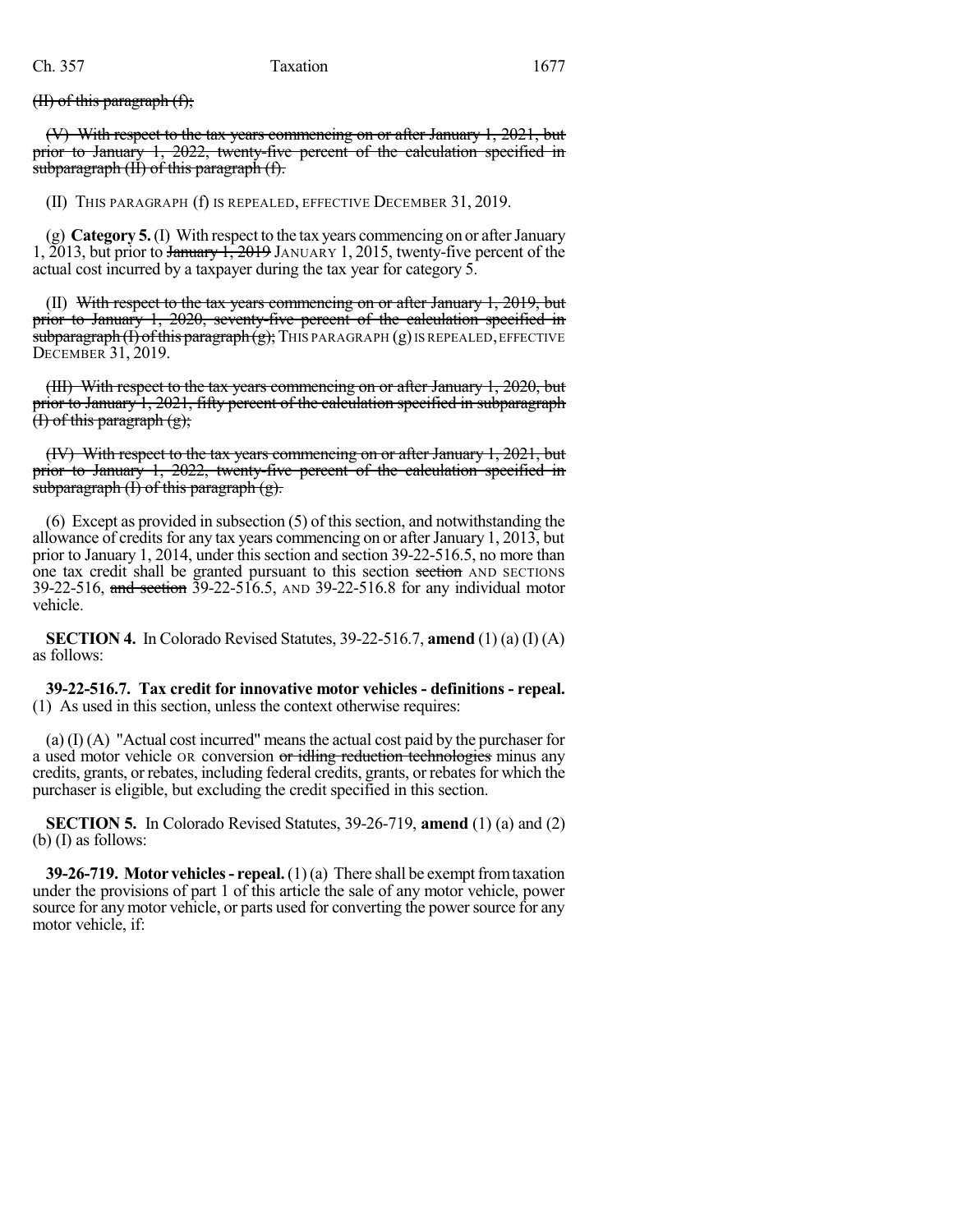#### 1678 Taxation Ch. 357

(I) (A) FOR SALES OCCURRING ON OR BEFORE JUNE 30, 2014, the gross vehicle weight rating of the motor vehicle is greater than ten thousand pounds and if the motor vehicle, power source, or parts used for converting the power source are certified by the federal UNITED STATES environmental protection agency or any state as provided in the "Federal Clean Air Act" as meeting an emission standard equal to or more stringent than the low-emitting vehicle emission standard.

(B) THIS SUBPARAGRAPH (I) IS REPEALED, EFFECTIVE DECEMBER 31, 2015.

(II) FOR SALES OCCURRING ON OR AFTER JULY 1, 2014:

(A) THE GROSS VEHICLE WEIGHT RATING OF THE MOTOR VEHICLE IS GREATER THAN TWENTY-SIX THOUSAND POUNDS AND IF THE POWER SOURCE OR PARTS USED FOR CONVERTING THE POWER SOURCE ARE CERTIFIED BY THE UNITED STATES ENVIRONMENTAL PROTECTION AGENCY AS PROVIDED IN THE FEDERAL HEAVY-DUTY NATIONAL PROGRAM THAT INCLUDES NEW GREENHOUSE GAS EMISSIONS STANDARDS AS ESTABLISHED BY THE UNITED STATES ENVIRONMENTAL PROTECTION AGENCY; OR

(B) THE GROSS VEHICLE WEIGHT RATING OF THE MOTOR VEHICLE IS GREATER THAN TEN THOUSAND POUNDS AND IF THE MOTOR VEHICLE, POWER SOURCE, OR PARTS USED FOR CONVERTING THE POWER SOURCE MEETS THE DEFINITION OF A CATEGORY 4, 4 A, 4 B, 4 C, 7, OR 7 A TRUCK AS DEFINED IN SECTION 39-22-516.8.

(2) The following shall be exempt from taxation under the provisions of part 2 of this article:

(b) (I) The storage, use, or consumption of a motor vehicle, power source for a motor vehicle, and parts used for converting the power source of a motor vehicle, if:

(A) FOR SALES OCCURRING ON OR BEFORE JUNE 30, 2014, the gross vehicle weight rating of the motor vehicle is greater than ten thousand pounds and if the motor vehicle, power source, or parts used for converting the power source are certified by the federal UNITED STATES environmental protection agency or any state as provided in the "Federal Clean Air Act" as meeting an emission standard equal to or more stringent than the low-emitting vehicle emission standard;

(B) FOR SALES OCCURRING ON OR AFTER JULY 1, 2014, THE GROSS VEHICLE WEIGHT RATING OF THE MOTOR VEHICLE IS GREATER THAN TWENTY-SIX THOUSAND POUNDS AND IF THE POWER SOURCE OR PARTS USED FOR CONVERTING THE POWER SOURCE ARE CERTIFIED BY THE UNITED STATES ENVIRONMENTAL PROTECTION AGENCY AS PROVIDED IN THE FEDERAL HEAVY-DUTY NATIONAL PROGRAM THAT INCLUDES NEW GREENHOUSE GAS EMISSIONS STANDARDS AS ESTABLISHED BY THE UNITED STATES ENVIRONMENTAL PROTECTION AGENCY; OR

(C) FOR SALES OCCURRING ON OR AFTER JULY 1, 2014, THE GROSS VEHICLE WEIGHT RATING OF THE MOTOR VEHICLE IS GREATER THAN TEN THOUSAND POUNDS AND IF THE MOTOR VEHICLE, POWER SOURCE, OR PARTS USED FOR CONVERTING THE POWER SOURCE MEETS THE DEFINITION OF A CATEGORY 4, 4 A, 4 B, 4 C, 7, OR 7 A TRUCK AS DEFINED IN SECTION 39-22-516.8.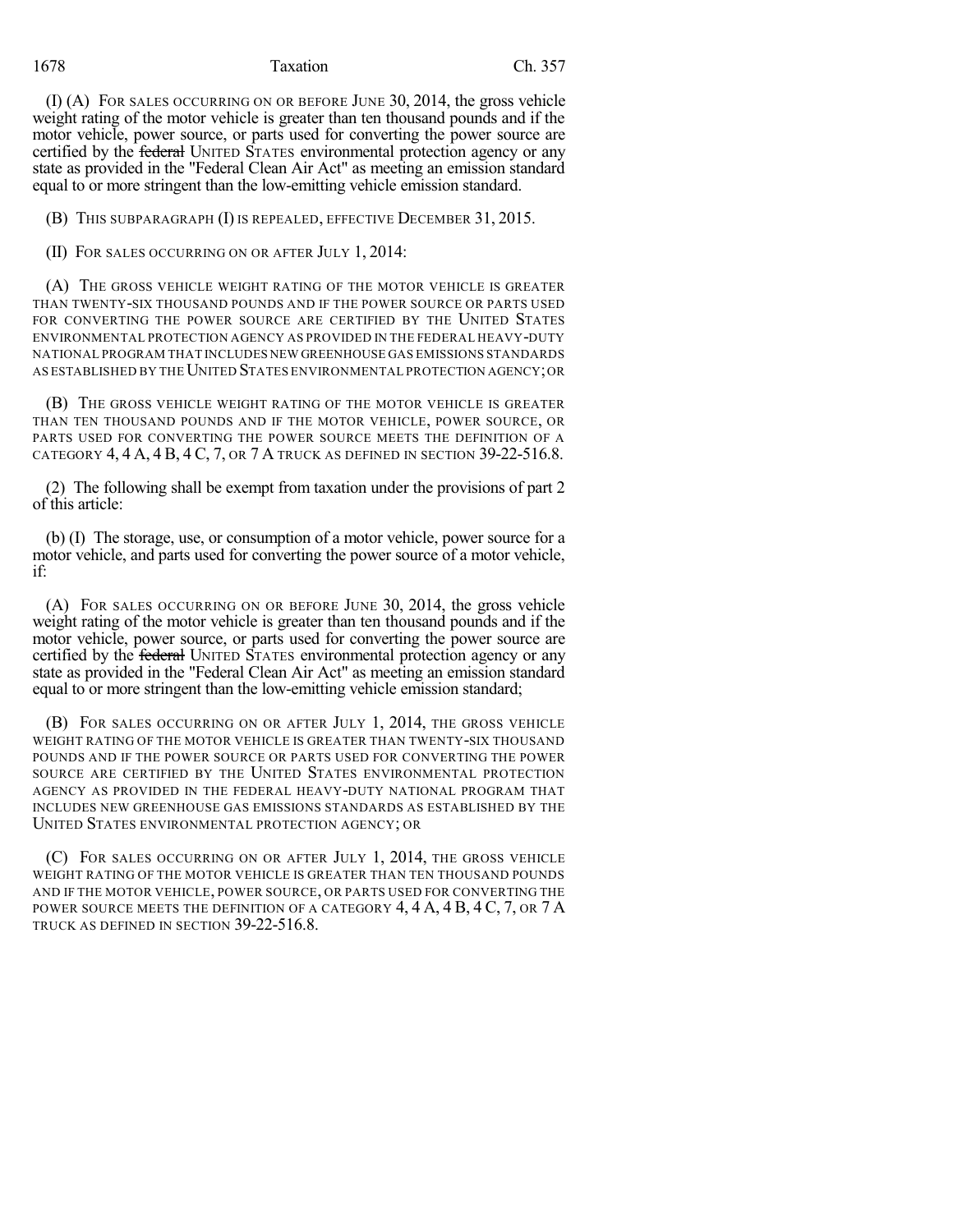**SECTION 6.** In Colorado Revised Statutes, 42-3-107, **amend** (1) (a) (I); and **add** (1) (a) (I.5) as follows:

**42-3-107. Taxable value of classes of property - rate oftax - whenandwhere payable - department duties - apportionment of tax collections - definitions rules - repeal.** (1) (a) (I) EXCEPT AS PROVIDED IN SUBPARAGRAPH (I.5) OF THIS PARAGRAPH (a), the taxable value of every item of Class A or Class B personal property greater than sixteen thousand pounds declared empty vehicle weight shall be the actual purchase price of such property. Such price shall not include any applicable federal excise tax, including the excise tax on the first retail sale of a heavy truck, trailer, or tractor for which the seller is liable, transportation or shipping costs, or preparation and delivery costs. The taxable value of every item of Class A or Class B personal property less than or equal to sixteen thousand pounds declared empty vehicle weight shall be seventy-five percent of the manufacturer's suggested retail price.

 $(I.5)(A)$  The taxable value of every item of Class A or Class B personal PROPERTY GREATER THAN SIXTEEN THOUSAND POUNDS DECLARED EMPTY VEHICLE WEIGHT THAT MEETS THE DEFINITION OF CATEGORY 4, CATEGORY 4 A, CATEGORY 4 B, CATEGORY 4 C, CATEGORY 7, CATEGORY 7 A, AND CATEGORY 9 TRUCKS AS DEFINED IN SECTION 39-22-516.8, C.R.S., IS SEVENTY-FIVE PERCENT OF THE ACTUAL PURCHASE PRICE OF SUCH PROPERTY.

(B) THIS SUBPARAGRAPH (I.5) IS REPEALED, EFFECTIVE DECEMBER 31, 2026.

**SECTION 7. Appropriation.** (1) In addition to any other appropriation, there is hereby appropriated, out of any moneys in the general fund, not otherwise appropriated, to the department of education, for the fiscal year beginning July 1, 2014, the sum of \$7,000, or so much thereof as may be necessary, to be allocated to the state share of districts' total program funding for the implementation of this act.

(2) In addition to anyother appropriation, there is herebyappropriated, out of any moneys in the Colorado state titling and registration account of the highway users tax fund created in section 42-1-211 (2), Colorado Revised Statutes, not otherwise appropriated, to the department of revenue, for the fiscal year beginning July 1, 2014, the sum of \$412, orso much thereof as may be necessary, to be allocated for the purchase of computer center services for the implementation of this act.

(3) In addition to any other appropriation, there is hereby appropriated to the governor - lieutenant governor - state planning and budgeting, for the fiscal year beginning July 1, 2014, the sum of \$412, or so much thereof as may be necessary, for allocation to the office of information technology, for the provision of computer center services for the department of revenue related to the implementation of this act. Said sum is from reappropriated funds received from the department of revenue out of the appropriation made in subsection (2) of this section.

**SECTION 8. Effective date.** This act takes effect upon passage; except that section 4 of this act amending section 39-22-516.7 (1)(a)(I)(A), Colorado Revised Statutes, takes effect December 31, 2019.